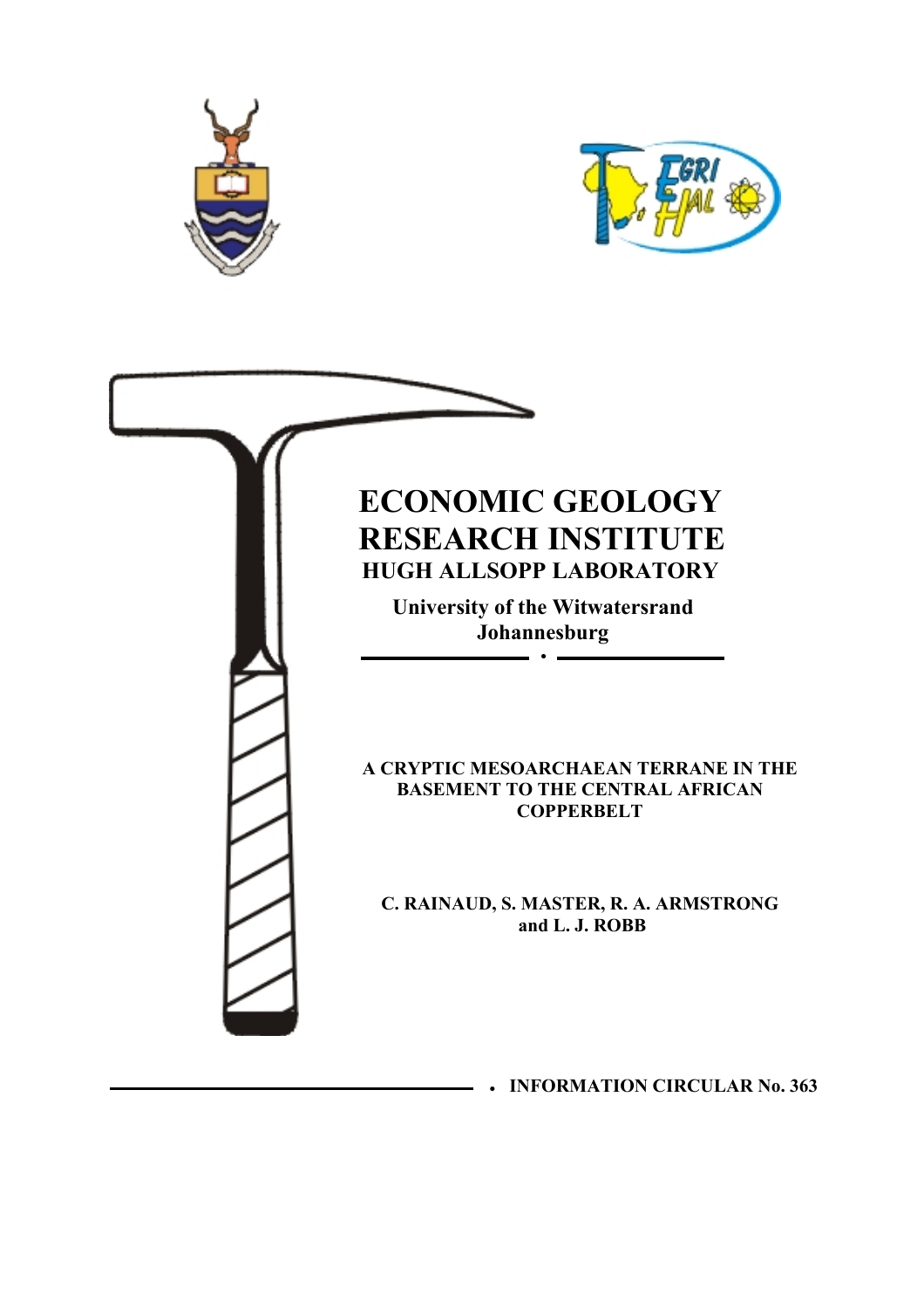## UNIVERSITY OF THE WITWATERSRAND JOHANNESBURG

# **A CRYPTIC MESOARCHAEAN TERRANE IN THE BASEMENT TO THE CENTRAL AFRICAN COPPERBELT**

**by** 

# $C$ . RAINAUD<sup>1</sup>, S. MASTER<sup>1</sup>, R.A. ARMSTRONG<sup>2</sup> and L.J. ROBB<sup>1</sup>

 *(1 Economic Geology Research Institute-Hugh Allsopp Laboratory, School of Geosciences, University of the Witwatersrand, Private Bag 3, P.O. WITS 2050, Johannesburg, South Africa (e-mail: christinerainaud@hotmail.com); 2 Research School of Earth Sciences, The Australian National University, Canberra, ACT 0200, Australia)* 

# **ECONOMIC GEOLOGY RESEARCH INSTITUTE INFORMATION CIRCULAR No. 363**

**September, 2002**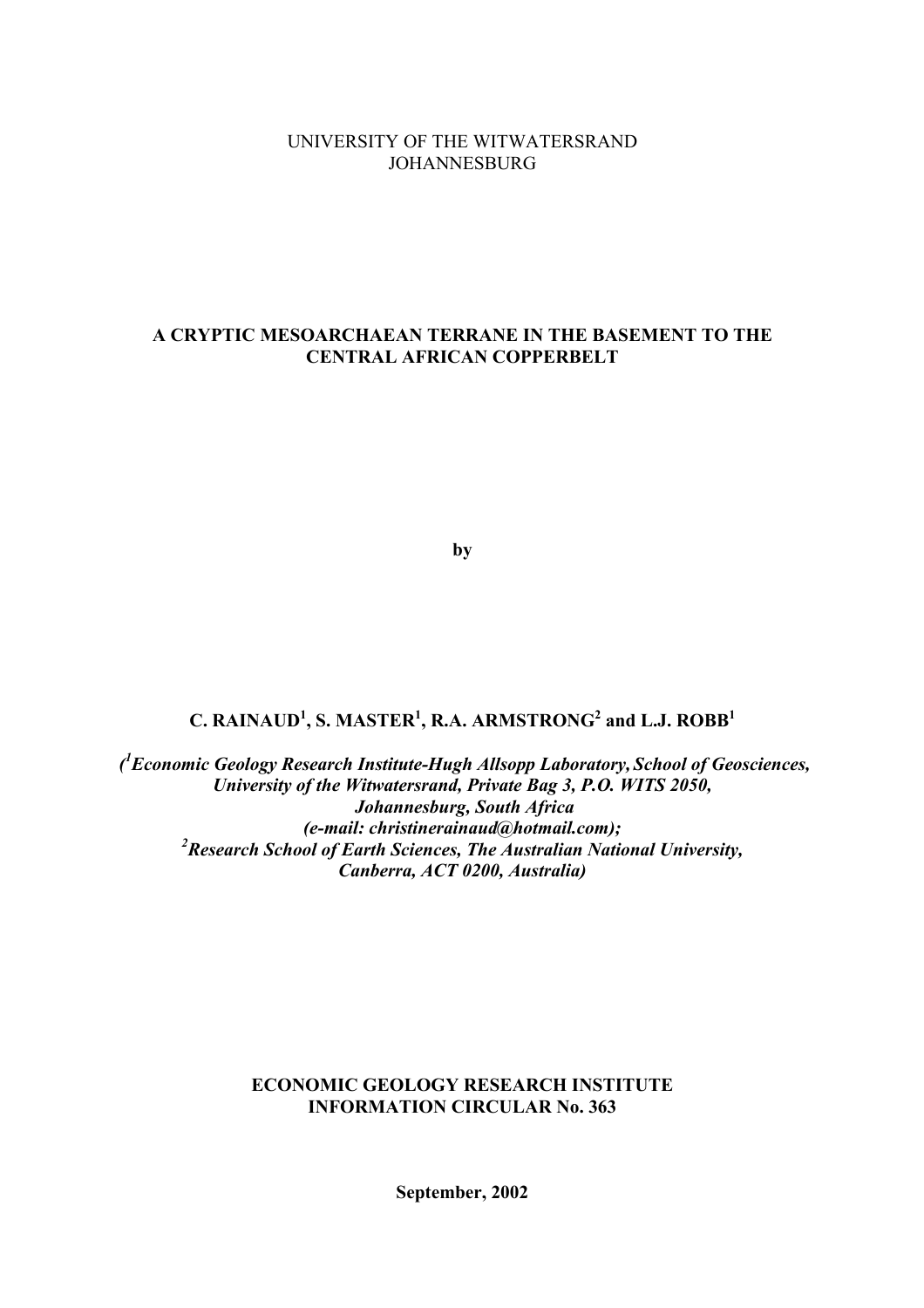## **A CRYPTIC MESOARCHAEAN TERRANE IN THE BASEMENT TO THE CENTRAL AFRICAN COPPERBELT**

## **ABSTRACT**

In a study of the geochronology of the Katangan Sequence and its basement in the Central African Copperbelt, detrital and xenocrystic zircons from Muva quartzites and Katangan lapilli tuffs, were dated using the Sensitive High-Resolution Ion Microprobe (SHRIMP). A detrital population (dated between 3007 and 3031 Ma) and a group of xenocrystic zircons, aged between 3169 and 3225 Ma, provide the first evidence for the existence of a Mesoarchaean basement beneath the Central African Copperbelt.

\_\_\_\_\_\_\_\_\_\_\_\_\_oOo\_\_\_\_\_\_\_\_\_\_\_\_\_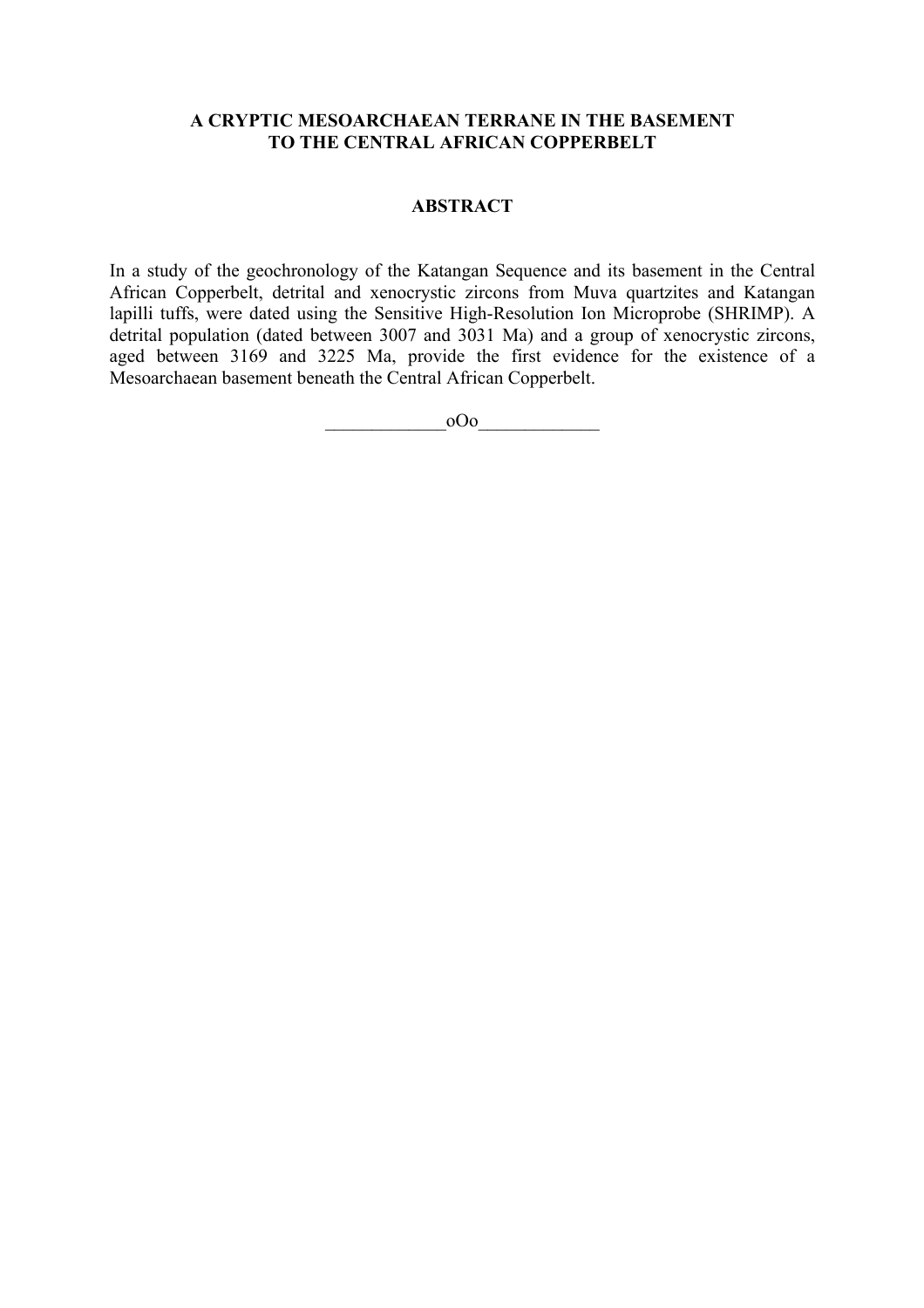# **A CRYPTIC MESOARCHAEAN TERRANE IN THE BASEMENT TO THE CENTRAL AFRICAN COPPERBELT**

| <b>CONTENTS</b>                     | Page             |
|-------------------------------------|------------------|
| <b>INTRODUCTION</b>                 | 1                |
| <b>GEOLOGICAL SETTING</b>           | 1                |
| <b>SAMPLING</b>                     | 1                |
| <b>ANALYTICAL TECHNIQUES</b>        | 1                |
| <b>DETRITAL ZIRCONS</b>             | 3                |
| <b>XENOCRYSTIC ZIRCONS</b>          | $\boldsymbol{4}$ |
| <b>PROVENANCE OF ZIRCONS</b>        | 5                |
| <b>CRYPTIC MESOARCHAEAN TERRANE</b> | 5                |
| <b>REFERENCES</b>                   | 8                |
| <b>APPENDICES</b>                   | 10               |
|                                     |                  |

**0O0** 

**Published by the Economic Geology Research Institute (incorporating the Hugh Allsopp Laboratory) School of Geosciences University of the Witwatersrand 1 Jan Smuts Avenue Johannesburg South Africa** 

**http://www.wits.ac.za/egru** 

**ISBN 1-86838-315-6**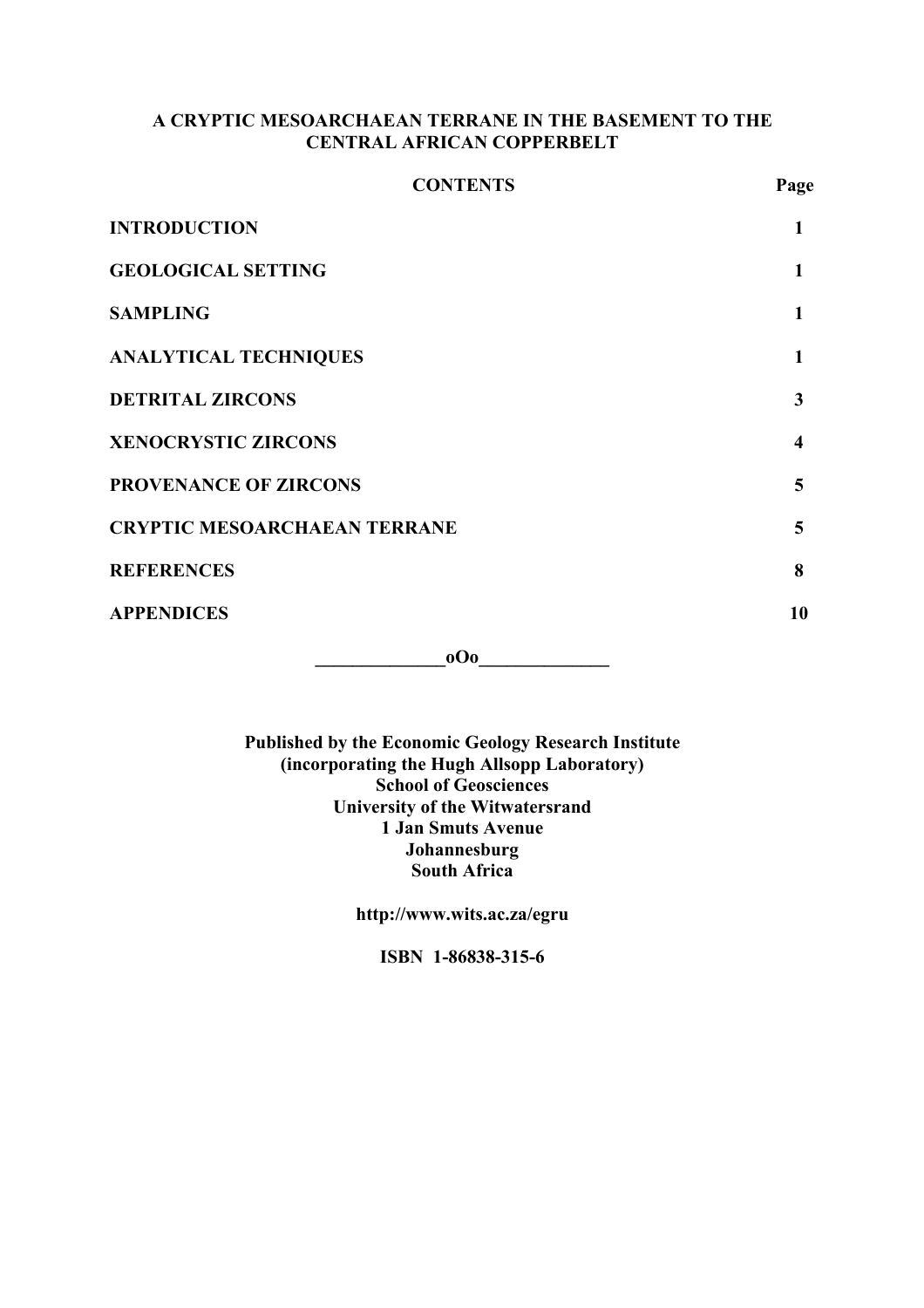# **A CRYPTIC MESOARCHAEAN TERRANE IN THE BASEMENT TO THE CENTRAL AFRICAN COPPERBELT**

## **INTRODUCTION**

Recent studies of Proterozoic orogenic belts (Rivers, 1997; Muhongo *et al.,* 2001) have shown that they may be underlain, at mid- to lower-crustal levels, by keels of Archaean crust. Beneath the Neoproterozoic Lufilian Orogen of the Central African Copperbelt the oldest *exposed* basement is Palaeoproterozoic in age. This paper provides the first evidence for Archaean (3200- 3000 Ma) crust beneath the Palaeoproterozoic basement and suggests that the Congo Craton extends further to the southeast than previously thought.

## **GEOLOGICAL SETTING**

The Central African Copperbelt, hosted by the Katangan Sequence, is situated in Zambia and the Katanga Province of the Democratic Republic of Congo. The Katangan Sequence, which is subdivided into the Roan, and the Lower and Upper Kundelungu Supergroups, consists mainly of metasedimentary rocks with minor mafic tuffs and sills (Fig. 1). Deposition of the Katangan Sequence took place between 880 and 620 Ma (Armstrong *et al.,* 1999; Cahen *et al.,* 1984). The exposed basement to the Katangan Sequence consists of a Palaeoproterozoic magmatic arc terrain dated at between 2050 Ma and 1800 Ma (Rainaud *et al.,* 1999). On this basement the (as yet undated) Muva supracrustal succession of conglomerates, orthoquartzites and shales was deposited. This basement was then intruded by the 880 Ma Nchanga Granite, followed shortly thereafter by the deposition of the Katangan Sequence (Armstrong *et al.,* 1999). To the west, the Katangan Sequence is flanked by the *c*. 1300-1000 Ma Kibaran Belt, which separates it from the Neoarchaean rocks of the Kasai-Congo Craton (Cahen *et al.,* 1984; Delhal, 1991; Tack *et al.,* 1999).

## **SAMPLING**

Detrital zircons were separated from a sample of cross-bedded quartzite (sample MVQ1) from the Muva Supergroup, which was collected south of Mufulira (Zambia) at 21º12'E, 12º36'S. Numerous xenocrystic zircons were found in a lapilli tuff (sample S11) from the Mwashya Group in the upper part of the Roan Supergroup. This tuff was sampled at Shituru Mine (26º50'E, 11º01'S), near Likasi, in the central part of the Lufilian Arc (Democratic Republic of Congo).

## **ANALYTICAL TECHNIQUES**

U-Pb analyses were performed on the SHRIMP I and II ion microprobes at the Australian National University, Canberra. The separation of zircons was carried out at the Hugh Allsopp Laboratory, Johannesburg, using conventional techniques. The SHRIMP analytical procedure used in this study is similar to that described by Claué-Long *et al.* (1995). Age calculations and plotting were done using Isoplot/Ex (Ludwig, 2000) and all ages are quoted with errors at 1σ level. Zircons from sample MVQ1 were randomly selected for analysis; in sample S11, more than 80% of all available zircons were analysed. In the following age interpretations only isotopic ratios that are 10% or less discordant were considered as reliable age indicators.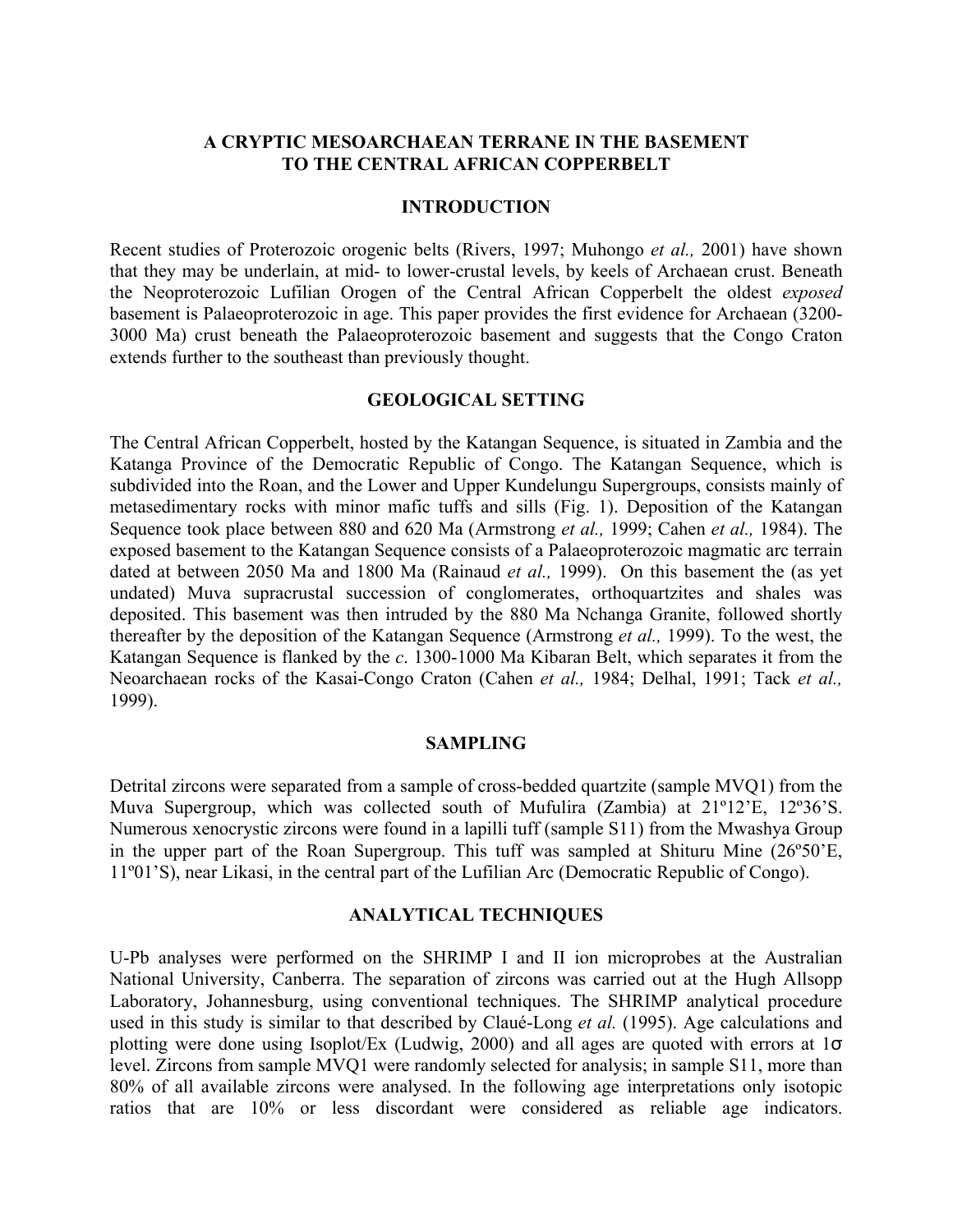

*Figure 1: Simplified geological map of the eastern part of the Central African Copperbelt (after François, 1974).*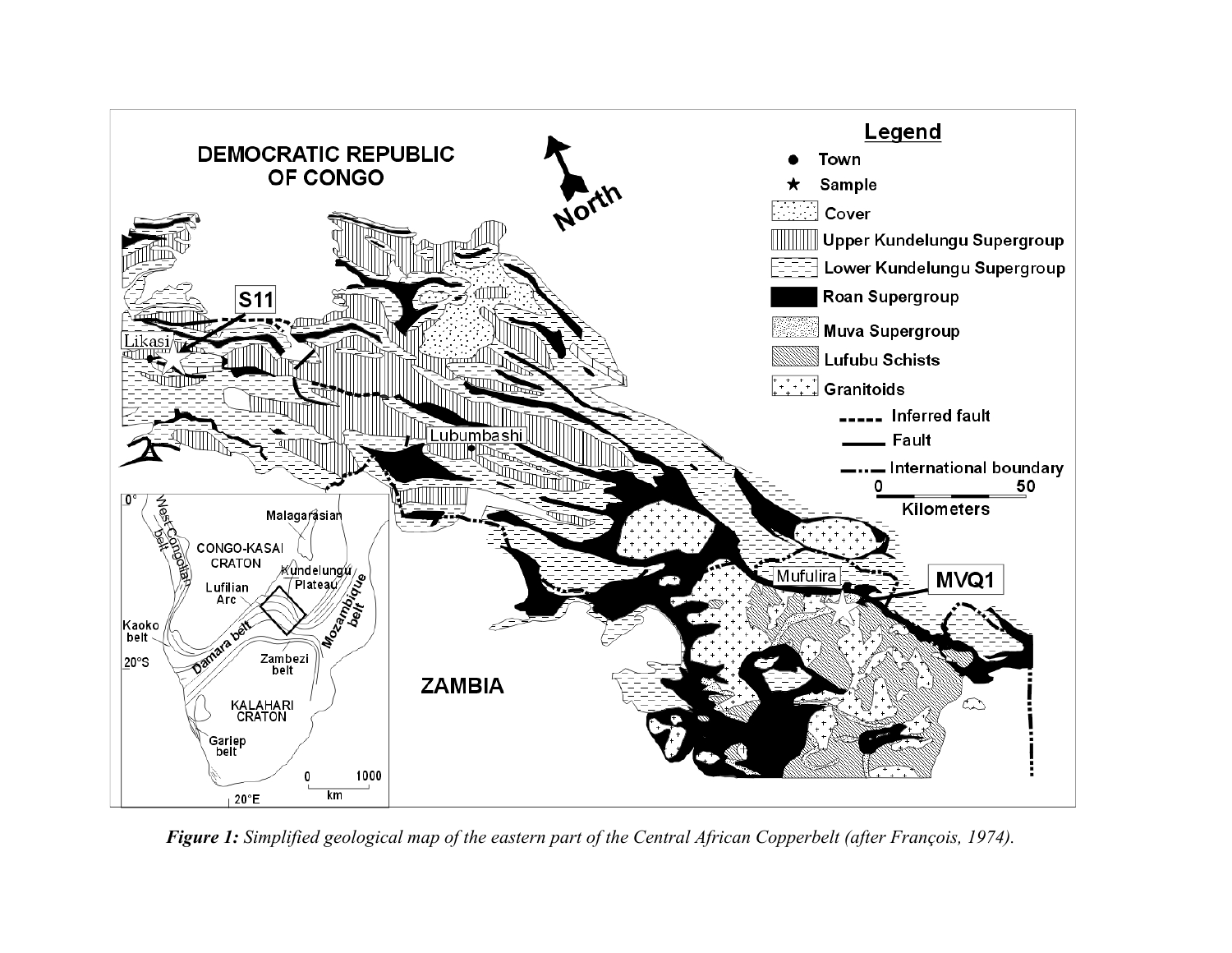#### **DETRITAL ZIRCONS**

Fifty two U-Pb analyses were carried out on 49 detrital zircons from sample MVQ1. Of these analyses, 49 were 10% or less discordant in terms of  $^{207}Pb/^{206}Pb$  ages. The results are plotted on a concordia diagram in Figure 2, and the age distributions are shown on a histogram plot as an inset. The detrital zircons form several distinct populations, which range in age from 3180 to 1941 Ma. The youngest detrital zircons (22% of the population) form a cluster of ages peaking at 1990 Ma, but range from 2099±15 Ma to 1941±40 Ma (which is the maximum age for the Muva quartzite – see Appendix 1). A second cluster of ages (39%) has a peak at about 2190 Ma and ranges from 2297 $\pm$ 20 to 2114  $\pm$ 39 Ma. A third group of ages (6%) ranges from 2400 $\pm$ 19 to  $2371\pm17$  Ma. A fourth group of zircons (23%) has ages which range from  $2708\pm18$  to  $2463\pm25$ Ma. This group has a bimodal distribution, with peaks at around 2500 Ma and 2700 Ma. There is a last group of zircons (8%) whose ages range from 3031±6 to 3007±15 Ma, with a peak at around 3020 Ma. Finally, the oldest detrital zircon is dated at 3180±12 Ma.



*Figure 2: (a) 206Pb/238U vs 207Pb/235U concordia plot of ages (Ma) of detrital zircons from the Muva quartzite sample MVQ1.* (b) Histogram plot showing the relative distribution of  $\frac{207}{P}b/\frac{206}{P}b$ *ages of the detrital zircons.*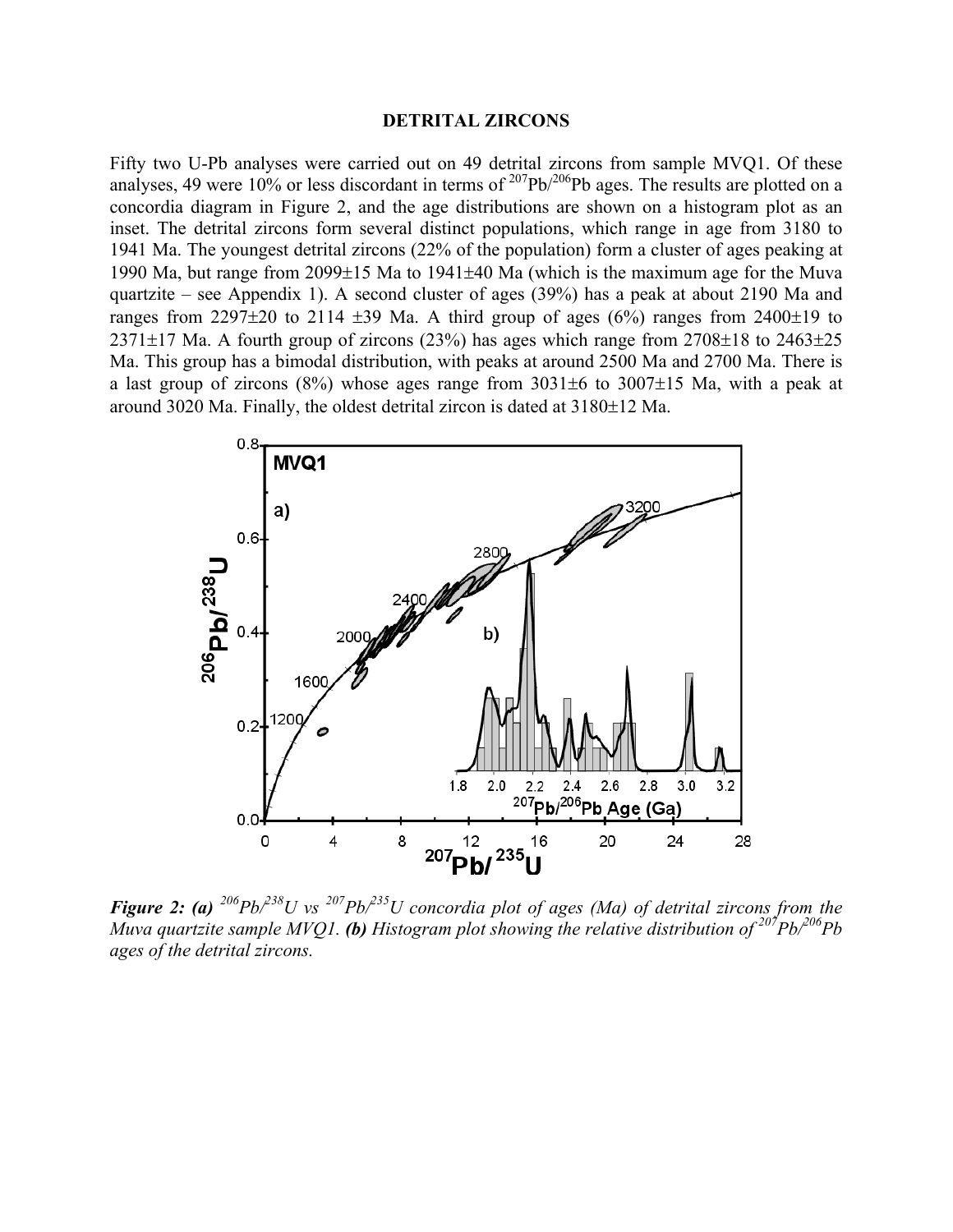### **XENOCRYSTIC ZIRCONS**

Numerous zircons were found in a lapilli tuff (S11) from the Mwashya Group in the Katangan sequence. Out of the 48 zircons analysed, 43 yielded  $^{207}Pb/^{206}Pb$  ages that were 10% or less discordant (Fig. 3). With the exception of two zircons, which yielded very discordant  $^{207}Pb^{206}Pb$ apparent ages of  $609 \pm 288$  Ma and  $681 \pm 67$  Ma (see Appendix 2), all other zircons yielded ages greater than 880 Ma - the maximum age of the Katangan Sequence (Armstrong *et al.,* 1999). Consequently, the bulk of the zircon population from the tuff sample is interpreted to be xenocrystic in origin. These zircons form several distinct age populations ranging from 1018±27 Ma to 3225±11 Ma. Some of these zircon populations have ages that overlap those from the detrital zircon population in the Muva quartzite. However, some groups from the detrital suite are not represented in the suite and *vice versa*. The xenocrystic suite include a population of Mesoproterozoic zircons which is completely absent from the detrital zircon population in the Muva quartzites. The youngest xenocrystic zircon population, comprising 5 zircons (12% of the 43 analyses used), is dated at between 1537±89 and 1018±27 Ma. A second group of 22 zircons (51%) has Palaeoproterozoic ages between 2105±25 and 1791±21 Ma, with a peak at *c*. 1860 Ma. One zircon grain provides an age of 2624±9 Ma, while another is dated at 3021±34 Ma. Finally, there is a large group of 14 zircons  $(33\%)$ , which are dated at between  $3225\pm11$  and  $3169\pm13$  Ma.



*Figure 3: (a)*  $^{206}Pb^{238}U$  vs  $^{207}Pb^{235}U$  concordia plot of ages (Ma) of inherited xenocrystic *zircons from the lapilli tuff sample S11, Mwashya Group, Katangan Sequence. (b) Histogram plot showing the relative distribution of* <sup>207</sup>*Pb*<sup>206</sup>*Pb* ages of the xenocrystic zircons.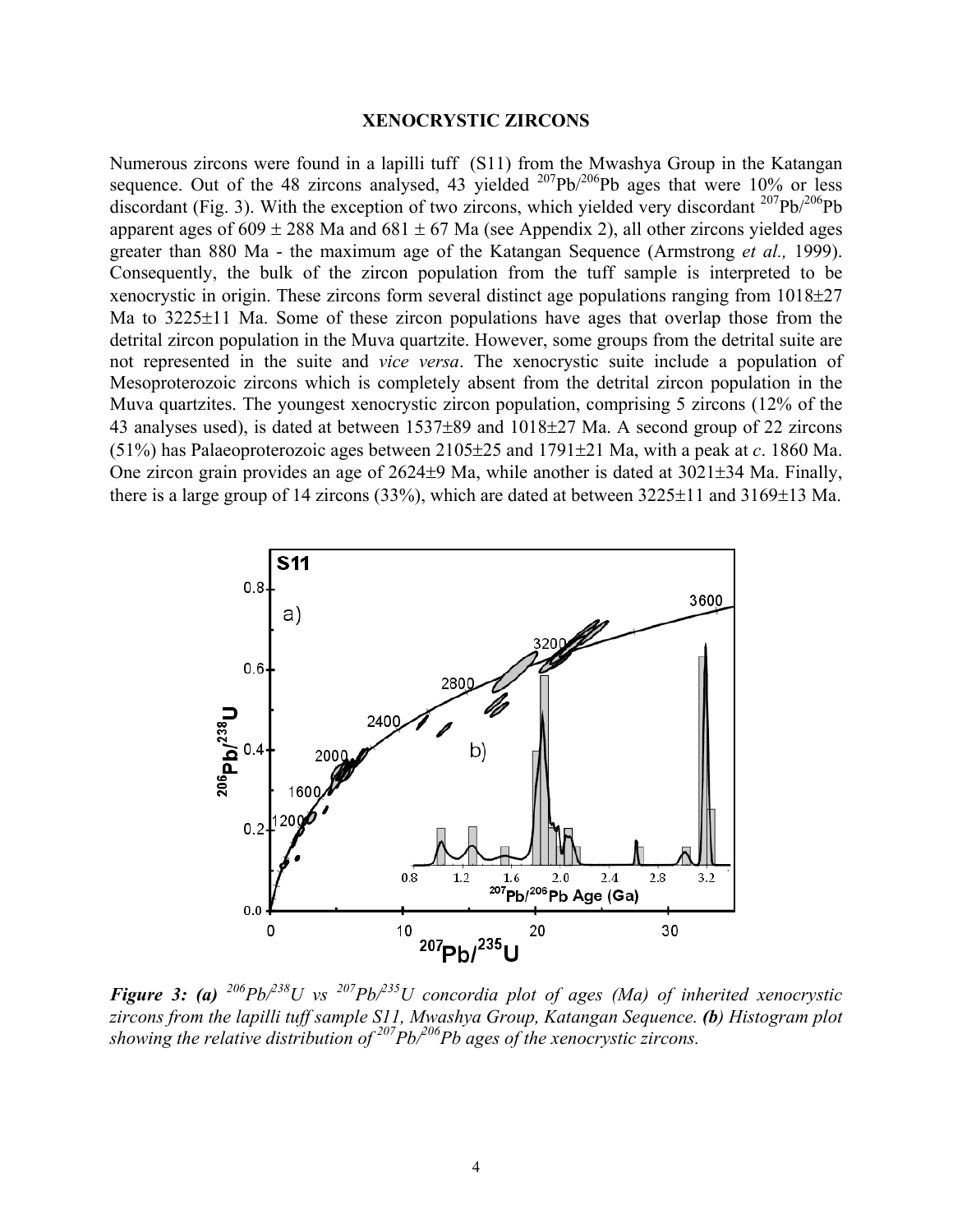## **PROVENANCE OF ZIRCONS**

The youngest xenocrystic zircons in the Katangan tuff ( $1018\pm27$  to  $1537\pm89$  Ma) span the age of the Kibaran granites (1375 to 1000 Ma; Tack *et al.,* 1999), and indicate the presence of Kibaran magmatic rocks beneath the central part of the Lufilian Arc. The absence of Kibaran-aged zircons from the detrital population in the Muva quartzite (which is derived from a much wider area than that sampled by the tuff) indicates that the Muva quartzites were most probably deposited before 1537±89 Ma. The large population of Palaeoproterozoic detrital and xenocrystic zircons, dated between 1791 and 2105 Ma, overlaps the time period (2050 to 1800 Ma) of the Ubendian magmatic arc terrain that constitutes the Bangweulu Block and the exposed basement in the Zambian Copperbelt (Cahen *et al.,* 1984; Rainaud *et al.,* 1999). A younger group of *c*. 1860 Ma xenocrystic zircons from the tuff is not represented in the detrital zircon population from the Muva quartzite. The 2297 to 2114 Ma detrital zircons (which are also absent from the xenocrystic suite) are from an unknown source, since there are no dated rocks of this age in the immediate vicinity. They may be derived from the Magondi Belt of Zimbabwe, which has been dated at between 2160±100 and 2120±40 Ma (Höhndorf and Vetter, 1999; Master, 1991; Schidlowski and Todt, 1998). The earliest Proterozoic suite of detrital zircons, dated at between 2400 and 2371 Ma, may have been derived from the Luiza metasedimentary rocks in the Kasai region of the Congo, which have been dated at *c*. 2400 Ma (Cahen *et al.,* 1984), or from the *c*. 2400 Ma granulites of the Kasai-Lomami complex (Delhal *et al.,* 1986). The largely Neoarchaean suite of detrital zircons, dated between 2710 to 2460 Ma, appears to have been derived mainly from the Kasai Craton in Congo, NE Angola and NW Zambia, where granites and migmatites have been dated at 2560 to 2540 Ma (Key and Armstrong, 2000), and where 2870 Ma leucogranites were overprinted at 2600 to 2007 Ma (Delhal, 1991). Neoarchaean rocks do not appear to be abundant beneath the Lufilian Arc, since only one xenocrystic zircon of this age (2624±9 Ma) was found in the Katangan tuff. The most enigmatic zircons from both the detrital and xenocrystic suites are the >3000 Ma (Mesoarchaean) grains, which fall in two clusters at *c*. 3020 and 3200 Ma. In the whole of Central Africa, there are no rocks that have been dated at 3200 Ma, while only a few dates of *c*. 3000 Ma are known in widely separated regions such as Gabon (Caen-Vachette *et al.,* 1988), Zimbabwe (Cahen *et al.,* 1984) and the northern Congo-Kasai Craton (Lavreau and Deblond, 2000).

## **CRYPTIC MESOARCHAEAN TERRANE**

There are no exposed rocks in the immediate vicinity of the Muva quartzites (or their proximal source regions) which are between 3200 and 3000 Ma in age. The oldest dated rocks of the Kasai sector of the Archaean Congo-Kasai Craton of Democratic Republic of Congo and NE Angola are *c*. 2900 Ma (Delhal, 1991). The greenstone belts and granites of Gabon, which constitute the western part of the Congo-Kasai Craton, have been dated at 3100-2900 Ma (Caen-Vachette *et al.,* 1988). The Archaean Zimbabwe Craton consists mainly of 2900 to 2600 Ma granite-greenstone terranes, with only the southernmost Tokwe terrane containing older rocks dated at between 3500 and 2950 Ma (Kusky, 1998). The Archaean Tanzanian Craton is dated at between 2930 and 2530 Ma (Pinna *et al.,* 1999). The detrital zircon population in the Muva quartzite has just one older 3180 Ma Mesoarchaean zircon, and several zircons ranging from 3031 to 3007 Ma. In contrast, the Katangan tuff contains abundant older Mesoarchaean xenocrystic zircons dated between 3225 and 3169 Ma, and only one younger zircon dated at 3021 Ma. The xenocrystic zircons originated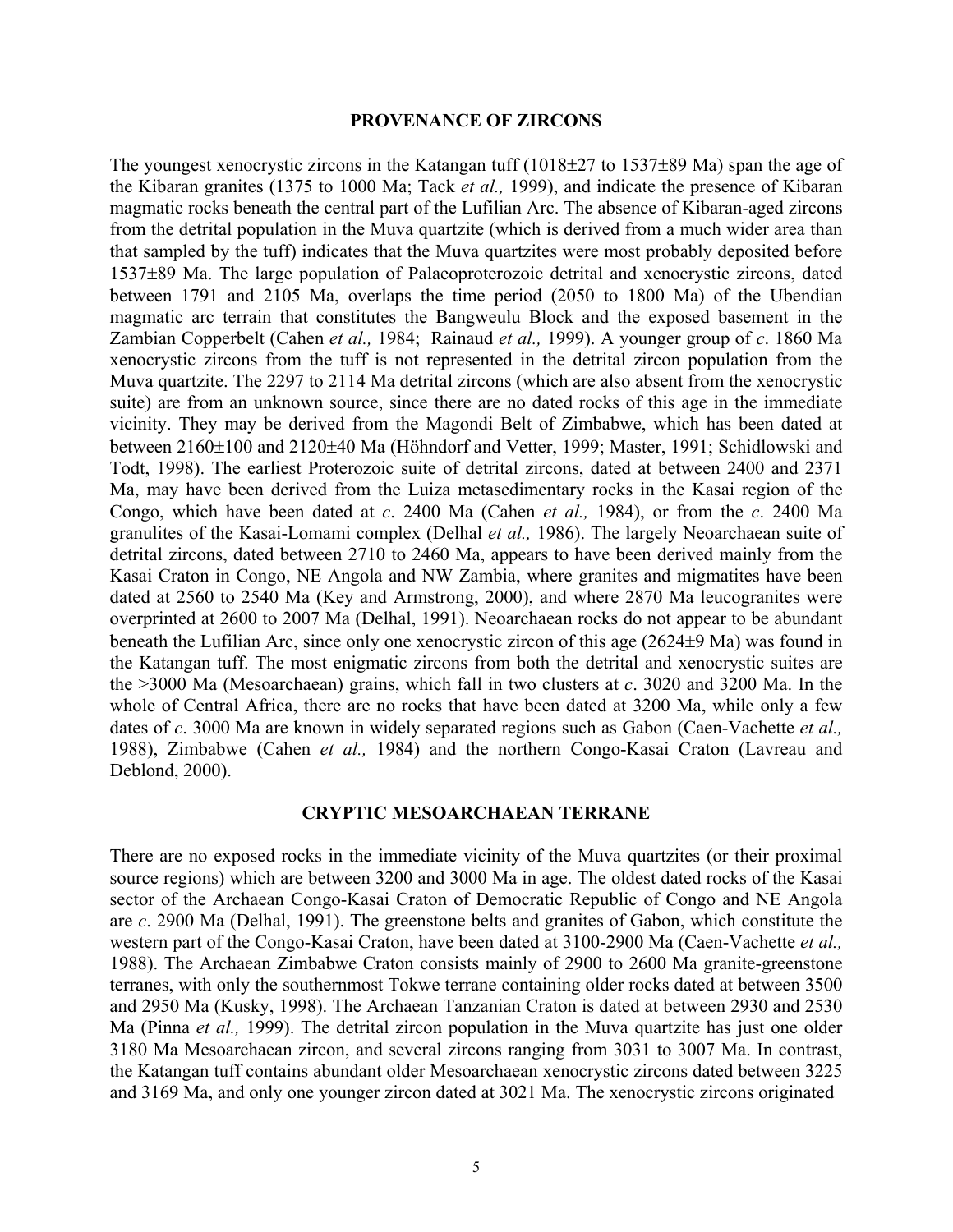

*Figure 4: Sketch map showing the proposed extent of the Mesoarchaean Likasi Terrane (heavy*  dashes) beneath the Central African Copperbelt, relative to some of the important *tectonostratigraphic units of the region; i.e., the Lufilian Arc (light dashes) extending from Mwinilunga [Mw] through Likasi [Li] to Mufulira [Mu]), the Neoarchaean Congo-Kasai Craton, the Mesoproterozoic Kibaran and Irumide orogenic belts, the Palaeoproterozoic Ubendian Belt and Bangweulu Block [BB], and the Muva Supergroup (Mp). The cluster of diamondiferous kimberlite pipes on the Kundelungu plateau is shown as KP. Inset is the location of the Lufilian Arc in relation to surrounding terranes of sub-equatorial Africa. (TC–Tanzanian Craton; ZC– Zimbabwe Craton; MB– Magondi Belt; KC–Kaapvaal Craton).* 

from either the partially molten source region or the wallrocks in the path of ascent of the magmas that gave rise to the sampled Katangan tuffs. The lapilli tuffs at Shituru (which are interbedded with agglomerates) are the thickest and most proximal of all the tuffs in the Mwashya Group of the Katangan Sequence (Lefebvre, 1975). Therefore, the xenocrystic zircons in these tuffs represent a sample of the crust beneath the central part of the Lufilian Arc, which is buried under the tectonically thickened Katangan Sequence. The abundance of *c.* 3200 Ma xenocrystic zircons in this tuff (32% of the total population) indicates that a part of the crust beneath the central Lufilian Arc is a *c.* 3200 Ma terrane that we propose to call the Likasi Terrane. The almost total absence of ages ranging from 2700 to 2500 Ma in the xenocrystic zircon population (which are abundant in the detrital zircon population) implies a lack of Neoarchaean crust in the Likasi Terrane. The bulk of the remaining crust is of Palaeoproterozoic (Ubendian) age, between 2100 and 1800 Ma. There is also evidence from these xenocrystic zircons of Kibaran-aged crust (1300 to 1000 Ma) in this region. Because only a single *c*. 3200 Ma detrital zircon was found in the Muva quartzite, it appears that the 3200 Ma crust might have been poorly exposed at the surface, which was dominated by the *c.* 2000 Ma Ubendian crust. The 3200 Ma crust may have been more abundant at mid- or deep-crustal levels beneath the Lufilian Arc. The xenocrystic and detrital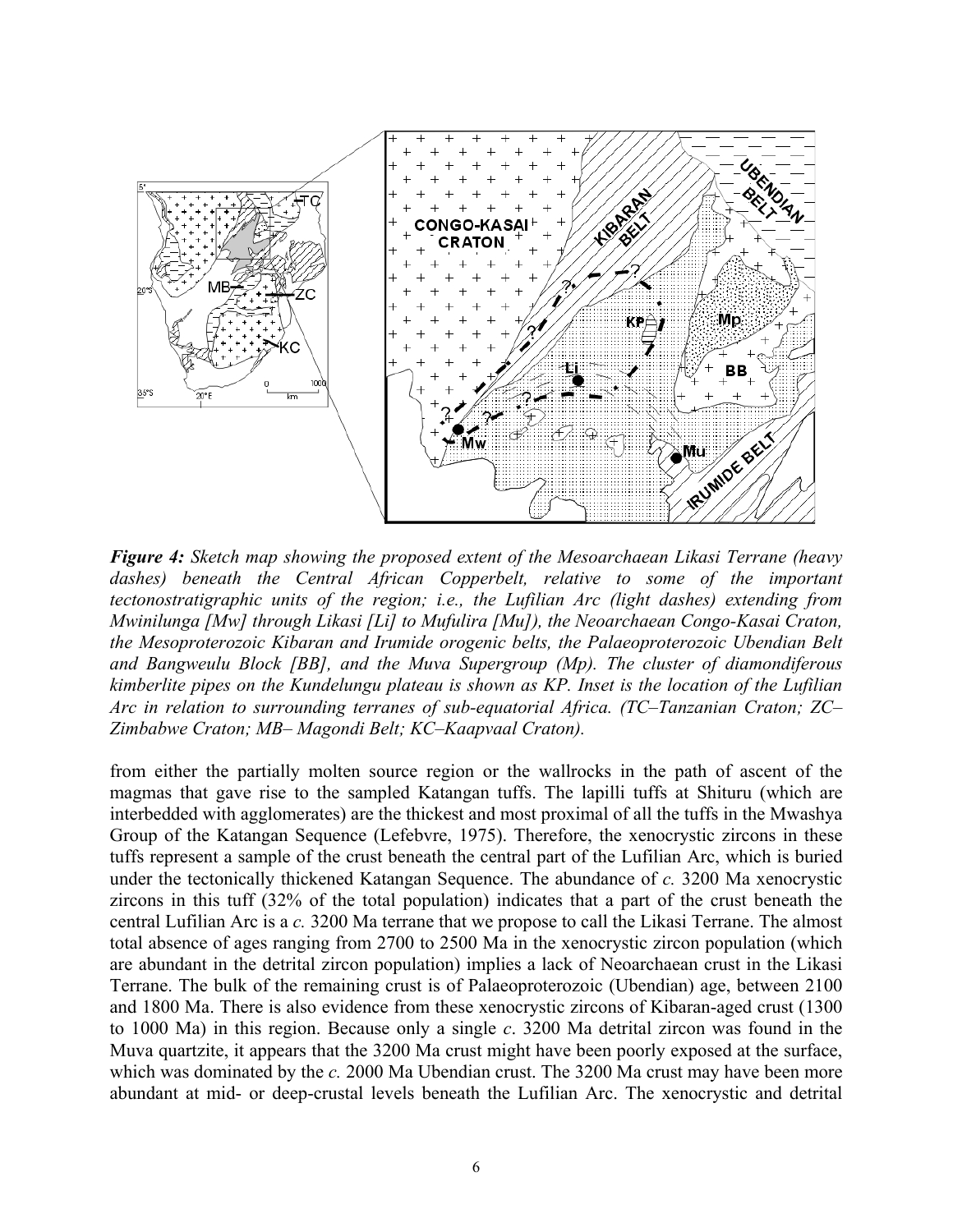zircons from the Katangan tuffs and Muva quartzites provide the only direct evidence for the existence of this cryptic Mesoarchaean crust beneath the Katangan Sequence. The occurrence of diamonds in the kimberlites of the Kundelungu Plateau to the north of the Lufilian Arc (Demaiffe *et al.,* 1991) may be an indirect indication of the presence of an Archaean crust beneath the Katangan of Central Africa. In addition to mantle xenoliths, the Kundelungu kimberlites also contain undated crustal gneiss and mica schist xenoliths, some of which may be samples of the cryptic Likasi Terrane. In the northwestern corner of Zambia, near Mwinilunga, close to the borders with Angola and the Democratic Republic of Congo, Neoarchaean foliated granites dated at 2538±10 Ma contain xenocrystic inherited zircons, which give a mixture of ages as old as 3154 Ma (Key and Armstrong, 2000). This indicates that the *c.* 3200 Ma Likasi Terrane may have extended towards the southwest from the Likasi area to the Mwinilungu area, over a distance of about 300 km (Fig. 4).

If the 3154 Ma xenocrystic zircons of Mwinilunga are derived from the Likasi Terrane it implies that the latter was an integral part of the Kasai-Congo Craton by the latest Archaean. It is further suggested that the Likasi Terrane was accreted onto the Kasai-Congo Craton before 2538 Ma and that this collisional event may have been responsible for some of the granulite-facies metamorphism in the southeastern Kasai-Congo Craton.

Finally, results from this study and results of previous work have been compiled in a section extending across the Kasai Craton to the Lufilian Arc (Fig. 5).



*Figure 5: Schematic diagram depicting a crustal section through the Kasai Craton and the Lufilian Arc, summarising results from this study and Cahen et al. (1984), Delhal et al. (1986) and Key and Armstrong (2000).*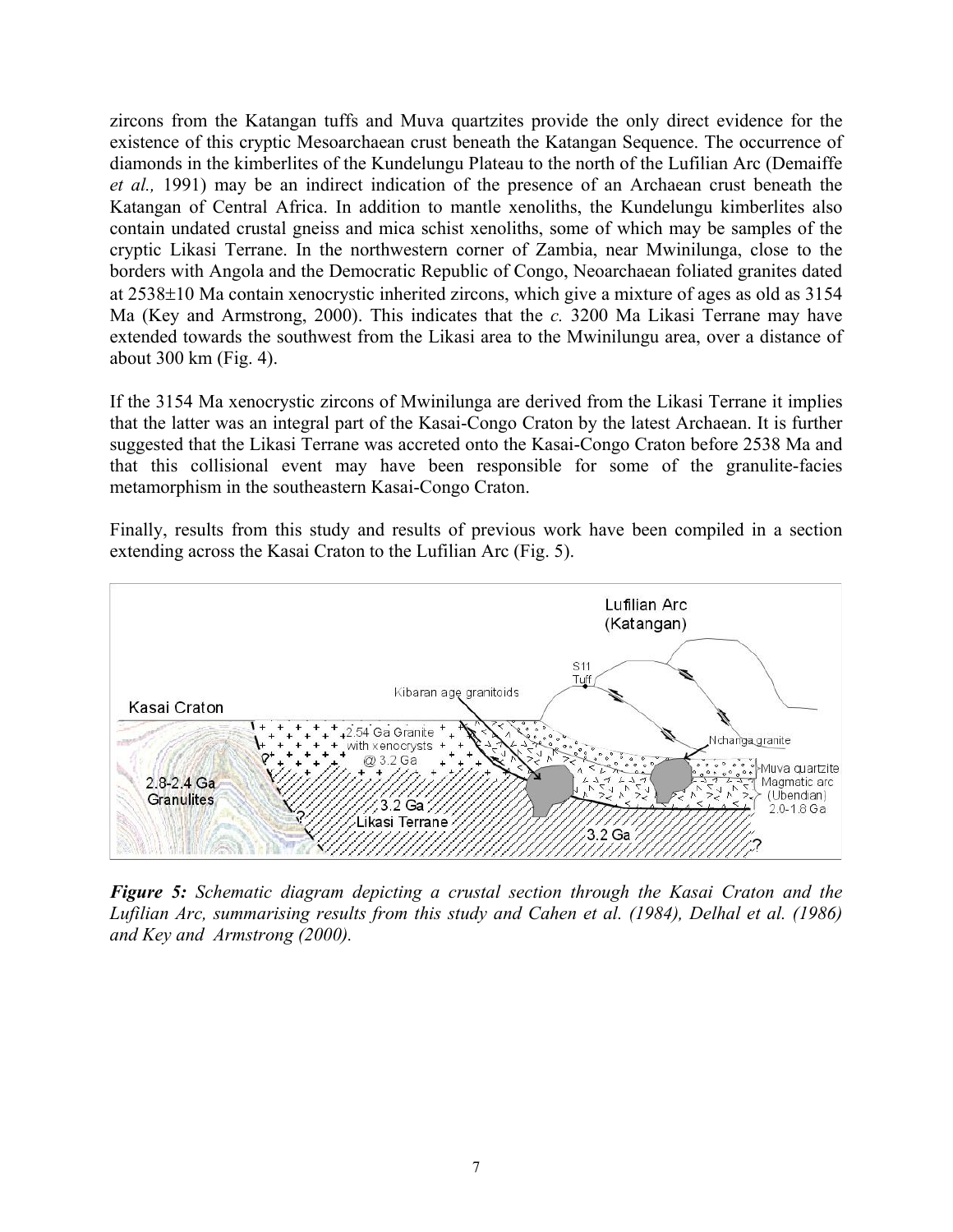### **REFERENCES**

- Armstrong, R. A., Robb, L. J., Master, S., Kruger, F. J. and Mumba, P. A. C. C. 1999. New U-Pb age constraints on the Katangan Sequence, Central African Copperbelt. *Journal of African Earth Sciences*, **28 (4A)**, 6-7.
- Caen-Vachette, M., Vialette, Y., Bassot, J. -P. and Vidal, P. 1988. Apport de la géochronologie isotopique à la connaissance de la géologie gabonaise. *Chronique de la recherche minière*, **491**, 35-54.
- Cahen, L., Snelling., N. J., Delhal, J., Vail, J. R., Bonhomme, M. and Ledent, D. 1984. *The Geochronology and Evolution of Africa*. Clarendon Press, Oxford.
- Claué-Long, J. C., Compston, W., Roberts, J. and Fanning, C. M. 1995. Two Carboniferous ages: a comparison of SHRIMP zircon dating with conventional zircon ages and  ${}^{40}Ar/{}^{39}Ar$ analysis, *Geochronology Time Scales and Global Stratigraphic Correlation*. SEPM Special Publication, **54**, 1-21.
- Delhal, J., Deutsch, S. and Denoiseux, B. 1986. A Sm-Nd isotopic study of heterogeneous granulites from the Archean Kasai-Lomami gabbro-norite and charnockite complex (Zaire, Africa). *Chemical Geology*, **57**, 235-245.
- Delhal, J. 1991. Situation géochronologique 1990 du Précambrien du Sud-Kasai et de l'Ouest-Shaba, Tervuren. Musée royal d'Afrique centrale, Annual Report 1990, 119-125.
- Demaiffe, D., Fieremans, M. and Fieremans, C. 1991. The kimberlites of Central Africa: a review. *In:* Kampunzu, A. B. and Lubala, R.T. (eds.), *Magmatism in Extensional Structural Settings: the Phanerozoic African Plate*. Springer-Verlag, Berlin, 537-559.
- François, A. 1974. Stratigraphie, tectonique et minéralisations dans l'Arc cuprifère du Shaba (République du Zaïre). *In:* Bartholomé, P. (ed.), *Gisements Stratiformes et Provinces Cuprifères*. Société Géologique de Belgique, 79-101.
- Höhndorf, A. and Vetter, U. 1999. The Sanyati Ore Deposits in Zimbabwe: Pb-isotopic investigation of sulfide and oxide ores*. Zeitschrift für angewande Geologie*, **45 (1)**, 11-13.
- Key, R. M. and Armstrong, R. A. 2000. Geology and geochronology of pre-Katangan igneous and meta-igneous rocks north of the Lufilian Arc in northwest Zambia. *Journal of African Earth Sciences*, **31**, 36-37.
- Kusky, T. M. 1998. Tectonic setting and terrane accretion of the Archean Zimbabwe Craton. *Geology*, **26**, 163-166.
- Lavreau, J. and Deblond, A. 2000. Geological and chronological setting of the greenstone belts of the northern Congo Craton. *Journal of African Earth Sciences*, **30**, 53.
- Lefebvre, J. J. 1975. Les roches ignées dans le Katangien du Shaba (Zaïre). Le district du cuivre. *Annales de la Société Géologique de Belgique*, **98**, 47-73.
- Ludwig, K. R. 2000. Users Manual for Isoplot/Ex version 2.3, a geochronological toolkit for Microsof Excel. Berkeley Geochronology Center, Special Publications **No. 1a**.
- Master, S. 1991. Stratigraphy, tectonic setting, and mineralization of the early Proterozoic Magondi Supergroup, Zimbabwe: a review. *Information Circular*, *Economic Geology Research Unit, Department of Geology, University of the Witwatersrand, Johannesburg,* **238**, 75 pp.
- Muhongo, S., Kröner, A. and Nemchin, A. A. 2001. Zircon ages from granulite facies rocks in the Mozambique Belt of Tanzania and implications for Gondwana assembly. *Journal of Geology*, **109**, 171-189.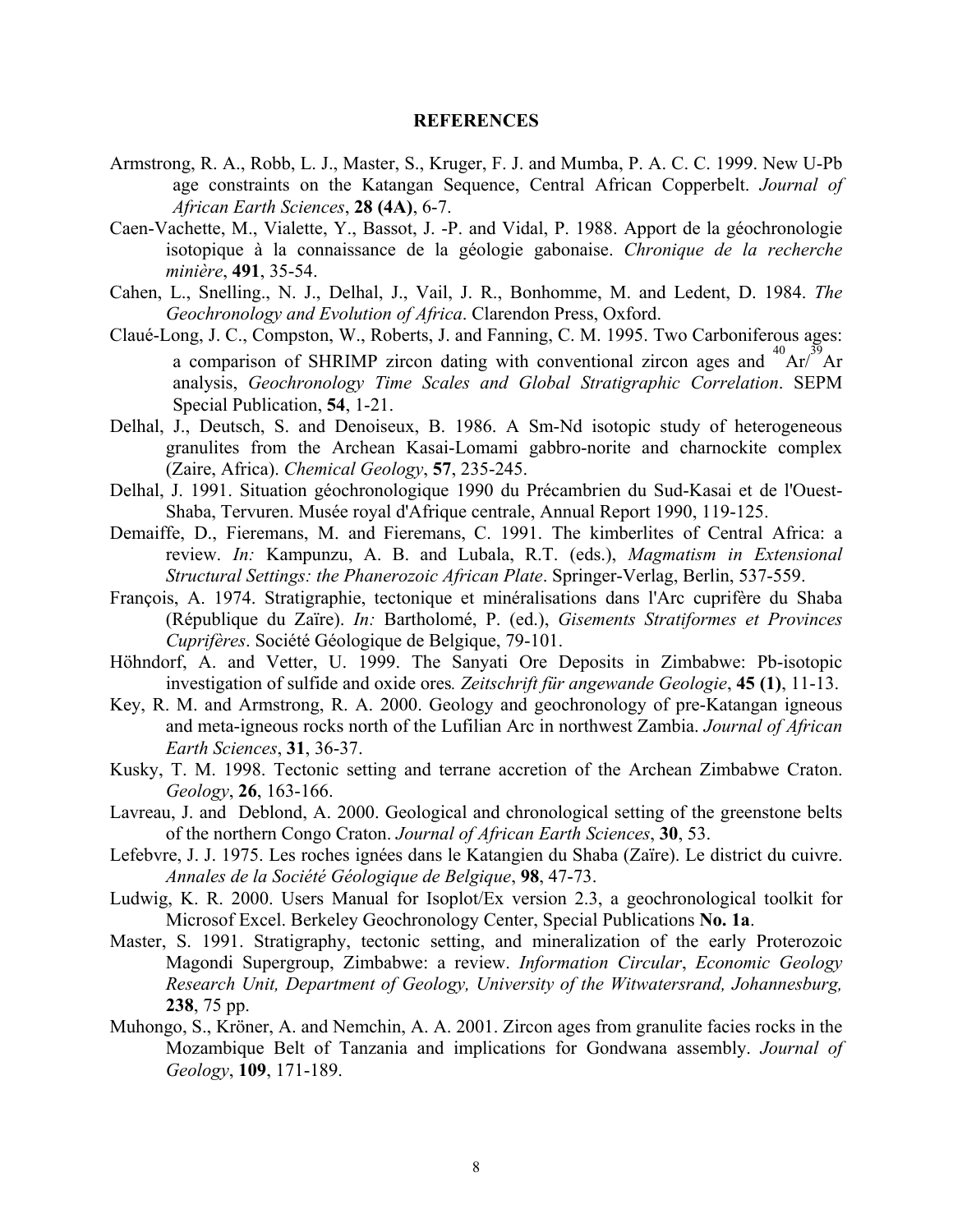- Pinna, P., Cocherie, A., Thieblemont, D., Jezequell, P. and Kayagoma, E. 1999. The Archean evolution of the Tanzanian Craton (2.93-2.53 Ga). *Journal of African Earth Sciences*, **28**, 62-63.
- Rainaud, C., Armstrong, R. A., Master, S. and Robb, L. J. 1999. A fertile Palaeoproterozoic magmatic arc beneath the Central African Copperbelt. I*n*: Stanley, C.J. et al. (eds.), *Mineral Deposits: Processes to Processing.* A. A. Balkema, London, **2**, 1427-1430.
- Rivers, T. 1997. Lithotectonic elements of the Grenville Province: review and tectonic implications. *Precambrian Research*, **86**, 117-154.
- Schidlowski, M. and Todt, W. 1998. The Proterozoic Lomagundi carbonate province as a paragon of a 13C- enriched carbonate facies: geology, radiometric age and geochemical significance*. Chinese Science Bulletin*, **43** (supplement), 114.
- Tack, L. F. -A., M., Wingate, M. and Deblond, A. 1999. Critical assessment of recent unpublished data supporting a single and united geodynamic evolution of the Sao Francisco-Congo-Tanzania cratonic blocks in the Rodinia configuration. *Journal of African Earth Sciences*, **28**, 75-76.

 $_{\rm 0OO}$ 

**Published by the Economic Geology Research Institute (incorporating the Hugh Allsopp Laboratory) School of Geosciences University of the Witwatersrand 1 Jan Smuts Avenue Johannesburg South Africa** 

#### **HTTP://WWW.WITS.AC.ZA/EGRU/**

#### **ISBN 1-86838-314-8**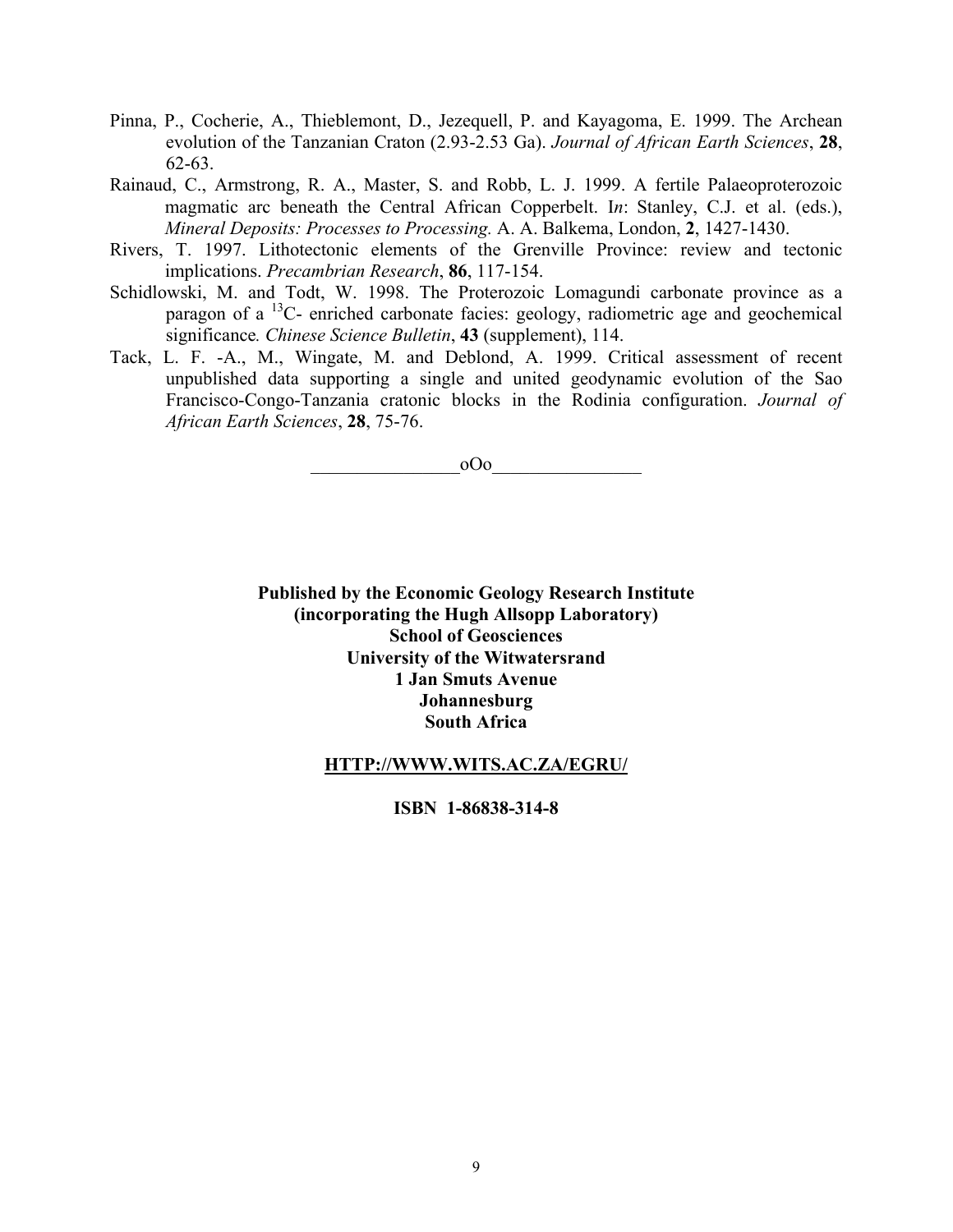|          |     |                |          |      |                               |           |                         |        | <b>Radiogenic Ratios</b> |    |                     |                                 |                         |    |                         |    |           |    |               |
|----------|-----|----------------|----------|------|-------------------------------|-----------|-------------------------|--------|--------------------------|----|---------------------|---------------------------------|-------------------------|----|-------------------------|----|-----------|----|---------------|
| Grain. U |     | Th             | Th/U Pb* |      | $^{204}Pb/$                   | $f_{206}$ | $\overline{^{206}}$ Pb/ |        | $\overline{^{207}}$ Pb/  |    | $207$ Pb/           |                                 | $\overline{^{206}}$ Pb/ |    | $\overline{^{207}}$ Pb/ |    | $207$ Pb/ |    | Conc.         |
|          |     | spot ppm (ppm) |          | (ppm | 206Pb                         | %         | $238$ U                 | Ŧ.     | $^{235}$ U               | ÷. | 206Pb               | Ŧ.                              | $238$ U                 | ÷  | $^{235}$ U              | ÷  | 206Pb     | 土  | $\frac{9}{6}$ |
|          |     |                |          |      |                               |           |                         |        |                          |    |                     |                                 |                         |    |                         |    |           |    |               |
| 1.1      | 132 | 188            | 1.42     | 84   | 0.00001                       |           | 0.015 0.4770            | 0.0129 |                          |    |                     | 10.572 0.340 0.1607 0.0023 2514 |                         | 56 | 2486                    | 30 | 2463      | 25 | 102           |
| 2.1      | 413 | 168            | 0.41     | 175  | 0.00001 0.015 0.3935          |           |                         | 0.0091 |                          |    |                     | 7.335 0.194 0.1352 0.0014 2139  |                         | 42 | 2153                    | 24 | 2166      | 18 | 99            |
| 3.1      | 343 | 186            | 0.54 134 |      | 0.00001 0.015 0.3803          |           |                         | 0.0086 | 7.018                    |    | 0.168 0.1339        | 0.0007 2078                     |                         | 40 | 2114                    | 21 | 2149      | 10 | 97            |
| 3.2      | 388 | 36             | 0.09     | 153  | 0.00018 0.281 0.4014          |           |                         | 0.0102 | 7.199                    |    | 0.200 0.1301        | 0.0011                          | 2176                    | 47 | 2136                    | 25 | 2099      | 15 | 104           |
| 4.1      | 143 | 55             | 0.38     | 66   | 0.00008 0.129 0.4282          |           |                         | 0.0132 | 8.421                    |    | 0.285 0.1426        | 0.0015 2297                     |                         | 60 | 2277                    | 31 | 2260      | 19 | 102           |
| 5.1      | 102 | 97             | 0.96     | 48   | 0.00058 0.889 0.4027          |           |                         | 0.0122 |                          |    | 7.774 0.299 0.1400  | 0.0028                          | 2182                    | 56 | 2205                    | 35 | 2227      | 35 | 98            |
| 7.1      | 140 | 139            | 0.99     | 84   | 0.00016 0.238 0.4844          |           |                         | 0.0122 |                          |    | 11.171 0.326 0.1673 | 0.0020                          | 2546                    | 53 | 2538                    | 28 | 2531      | 20 | 101           |
| 8.1      | 167 | 40             | 0.24     | 67   | 0.00037 0.561 0.3947          |           |                         | 0.0103 |                          |    |                     | 7.140 0.259 0.1312 0.0029 2145  |                         | 48 | 2129                    | 33 | 2114      | 39 | 102           |
| 9.1      | 768 | 132            | 0.17     | 461  | 0.00013 0.207 0.5659          |           |                         | 0.0125 |                          |    |                     | 17.707 0.404 0.2270 0.0008 2891 |                         | 52 | 2974                    | 22 | 3031      | 6  | 95            |
| 10.1     | 118 | 82             | 0.70     | 65   | 0.00007 0.101 0.4729          |           |                         | 0.0127 |                          |    | 10.671 0.320 0.1637 | 0.0017                          | 2496                    | 56 | 2495                    | 28 | 2494      | 18 | 100           |
| 11.1     | 225 | 180            | 0.80     | 102  | 0.00004 0.066 0.3879          |           |                         | 0.0096 |                          |    | 7.362 0.210 0.1376  | 0.0016 2113                     |                         | 45 | 2156                    | 26 | 2198      | 20 | 96            |
| 12.1     | 366 | 180            | 0.49     | 147  | 0.00007 0.112 0.3902          |           |                         | 0.0086 | 7.355                    |    | 0.180 0.1367        | 0.0011                          | 2124                    | 40 | 2156                    | 22 | 2186      | 14 | 97            |
| 13.1     | 114 | 91             | 0.79     | 46   | 0.00047 0.716 0.3533          |           |                         | 0.0100 | 5.794                    |    | 0.219 0.1190        | 0.0026                          | 1950                    | 48 | 1946                    | 33 | 1941      | 40 | 101           |
| 14.1     | 286 | 78             | 0.27     | 127  | 0.00019 0.298 0.4231          |           |                         | 0.0105 | 9.012                    |    | 0.238 0.1545        | 0.0010 2275                     |                         | 48 | 2339                    | 24 | 2396      | 11 | 95            |
| 15.1     | 219 | 120            | 0.55     | 97   | 0.00032 0.491 0.4028          |           |                         | 0.0102 |                          |    | 7.625 0.237 0.1373  | 0.0021                          | 2182                    | 47 | 2188                    | 28 | 2193      | 27 | 100           |
| 16.1     | 216 | 193            | 0.90     | 93   | 0.00026 0.402 0.3726          |           |                         | 0.0089 | 6.325                    |    | 0.174 0.1231        | 0.0014 2042                     |                         | 42 | 2022                    | 24 | 2002      | 20 | 102           |
| 17.1     | 132 | 149            | 1.13     | 59   | 0.00032 0.494 0.4019          |           |                         | 0.0125 |                          |    |                     | 7.390 0.262 0.1334 0.0018 2178  |                         | 58 | 2160                    | 32 | 2143      | 24 | 102           |
| 18.1     | 316 | 237            | 0.75     | 179  | 0.00016 0.244 0.4821          |           |                         | 0.0172 |                          |    | 10.764 0.398 0.1619 | 0.0010                          | 2536                    | 75 | 2503                    | 35 | 2476      | 10 | 102           |
| 19.1     | 203 | 170            | 0.84     | 88   | 0.00006 0.085 0.3681          |           |                         | 0.0099 |                          |    | 6.558 0.198 0.1292  | 0.0014 2020                     |                         | 47 | 2054                    | 27 | 2087      | 19 | 97            |
| 20.1     | 189 | 158            | 0.83     | 104  | 0.00041 0.621                 |           | 0.5041                  | 0.0127 |                          |    | 12.538 0.359 0.1804 | 0.0020                          | 2631                    | 55 | 2646                    | 27 | 2656      | 18 | 99            |
| 21.1     | 392 | 356            |          |      | 0.91 176 0.00012 0.190 0.3789 |           |                         | 0.0092 |                          |    |                     | 6.312 0.172 0.1208 0.0012 2071  |                         | 43 | 2020                    | 24 | 1968      | 17 | 105           |

Appendix 1. Summary of SHRIMP U-Th-Pb zircon results for sample MVQ1.

Notes :  $-$  1. Uncertainties given at the one  $\sigma$  level.

- 2.  $f_{206}$  % denotes the percentage of  $^{206}$ Pb that is common Pb.
- 3. Correction for common Pb made using the measured  $204Pb/206Pb$  ratio.

4. For % Conc., 100% denotes a concordant analysis.

**APPENDICES APPENDICES**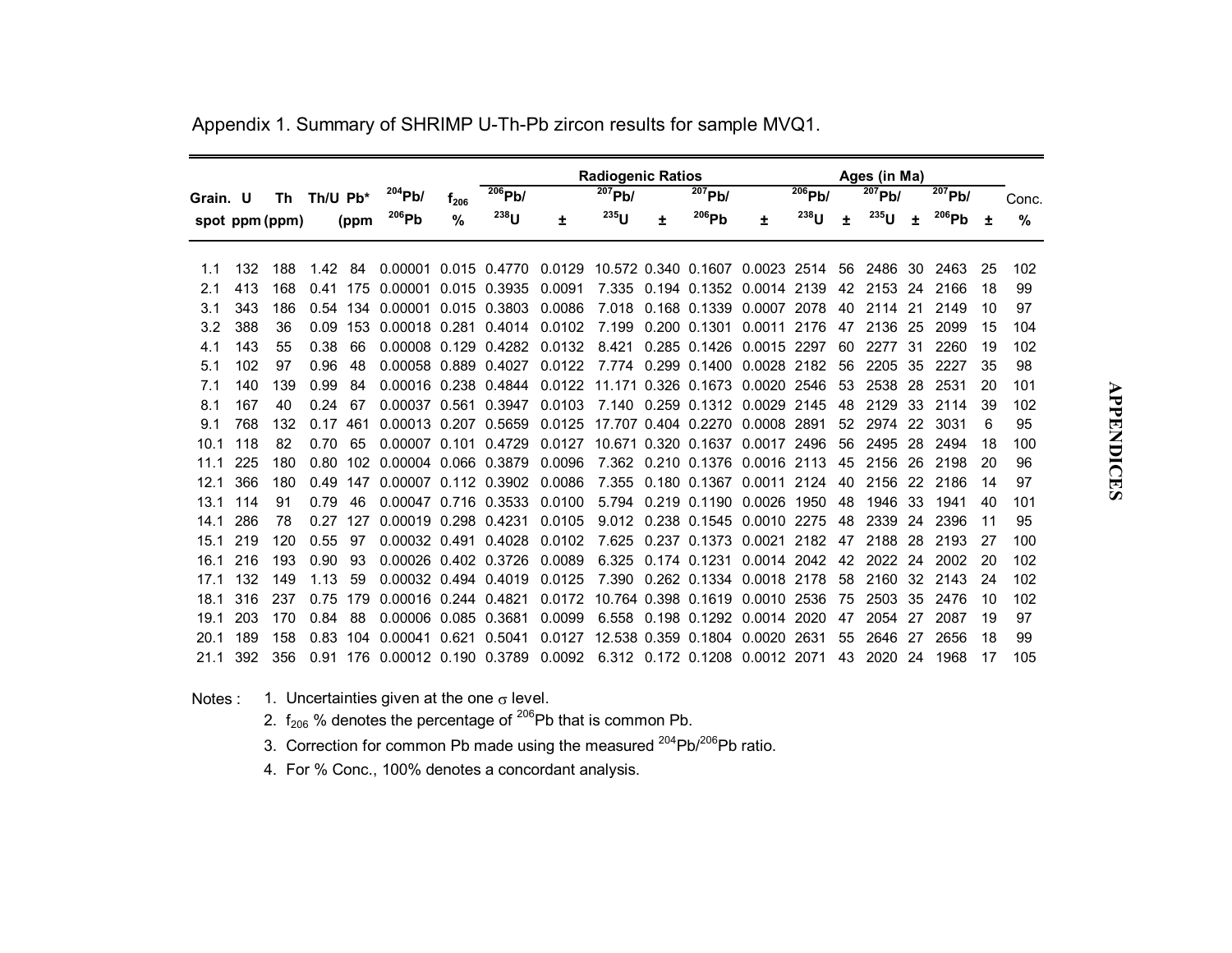|          |     |                |      |          |                      |                  |              |        | Ages (in Ma) |   |                            |                                        |           |     |             |    |             |    |       |
|----------|-----|----------------|------|----------|----------------------|------------------|--------------|--------|--------------|---|----------------------------|----------------------------------------|-----------|-----|-------------|----|-------------|----|-------|
| Grain. U |     | Th             |      | Th/U Pb* | $204$ Pb/            | 1 <sub>206</sub> | $206$ Pb/    |        | $207$ Pb/    |   | $207$ Pb/                  |                                        | $206$ Pb/ |     | $^{207}Pb/$ |    | $^{207}Pb/$ |    | Conc. |
|          |     | spot ppm (ppm) |      | (ppm     | 206Pb                | $\%$             | $^{238}$ U   | ±.     | $^{235}$ U   | 士 | 206Pb                      | Ŧ                                      | $238$ U   | ٠   | $235$ U     | ٠  | 206Pb       | 土  | %     |
| 22.1     | 217 | 144            | 0.66 | 102      | 0.00012 0.179 0.4104 |                  |              | 0.0107 | 7.775        |   |                            | 0.244 0.1374 0.0020 2217               |           | 49  | 2205        | 29 | 2195        | 25 | 101   |
| 23.1     | 227 | 182            | 0.80 | 99       | 0.00029 0.442 0.4083 |                  |              | 0.0100 |              |   | 7.653 0.213 0.1359         | 0.0014 2207                            |           | 46  | 2191        | 25 | 2176        | 19 | 101   |
| 24.1     | 62  | 89             | 1.44 | 41       | 0.00028 0.422 0.4905 |                  |              | 0.0204 |              |   | 11.558 0.552 0.1709        | 0.0032 2573                            |           | 89  | 2569        | 46 | 2567        | 32 | 100   |
| 25.1     | 86  | 39             | 0.45 | 37       | 0.00034 0.523 0.4021 |                  |              | 0.0119 |              |   | 7.488 0.263 0.1351         | 0.0021                                 | 2179      | 55  | 2172        | 32 | 2165        | 27 | 101   |
| 26.1     | 563 | 197            | 0.35 | -311     | 0.00005 0.071 0.5186 |                  |              | 0.0110 |              |   | 13.218 0.290 0.1849        | 0.0006 2693                            |           | 47  | 2695        | 21 | 2697        | 6  | 100   |
| 27.1     | 435 | 161            |      | 0.37 176 | 0.00088 1.349        |                  | 0.3914       | 0.0099 |              |   |                            | 8.213 0.231 0.1522 0.0015 2129         |           | 46  | 2255        | 26 | 2371        | 17 | 90    |
| 28.1     | 266 | 162            | 0.61 | 134      | 0.00022 0.340 0.4408 |                  |              |        |              |   |                            | 0.0103 11.201 0.286 0.1843 0.0014 2354 |           | 46  | 2540        | 24 | 2692        | 13 | 88    |
| 29.1     | 73  | 29             | 0.39 | 53       | 0.00021              |                  | 0.317 0.6179 |        |              |   |                            | 0.0229 21.235 0.825 0.2493 0.0020 3102 |           | 92  | 3149        | 38 | 3180        | 12 | 98    |
| 30.1     | 147 | 76             | 0.52 | 87       | 0.00025 0.382 0.5180 |                  |              |        |              |   | 0.0147 13.291 0.420 0.1861 | 0.0020 2691                            |           | 63  | 2701        | 30 | 2708        | 18 | 99    |
| 30.2     | 25  | 23             | 0.90 | 16       | 0.00215 3.287 0.5144 |                  |              | 0.0226 |              |   | 12.559 0.825 0.1771        | 0.0077 2675                            |           | 97  | 2647        | 64 | 2626        | 75 | 102   |
| 31.1     | 190 | 74             | 0.39 | 87       | 0.00015 0.234 0.4218 |                  |              | 0.0105 | 8.309        |   | 0.231 0.1429               | 0.0014 2269                            |           | 48  | 2265        | 25 | 2262        | 17 | 100   |
| 32.1     | 208 | 353            | 1.70 | 87       | 0.00053 0.812 0.3613 |                  |              | 0.0107 | 6.117        |   |                            | 0.230 0.1228 0.0024 1988               |           | 51  | 1993        | 33 | 1997        | 36 | 100   |
| 33.1     | 124 | 104            | 0.84 | 51       | 0.00032 0.490 0.3594 |                  |              | 0.0105 | 5.967        |   | 0.206 0.1204 0.0018        |                                        | 1979      | 50  | 1971        | 30 | 1962        | 27 | 101   |
| 34.1     | 200 | 127            | 0.64 | 92       | 0.00012 0.180 0.4115 |                  |              | 0.0109 | 7.707        |   | 0.222 0.1358 0.0011        |                                        | 2222      | 50  | 2197        | 26 | 2175        | 15 | 102   |
| 35.1     | 166 | 56             | 0.34 | 71       | 0.00019 0.297 0.4027 |                  |              | 0.0120 | 7.616        |   |                            | 0.247 0.1372 0.0013 2181               |           | 55  | 2187        | 30 | 2192        | 17 | 100   |
| 36.1     | 348 | 146            | 0.42 | 138      | 0.00013 0.195 0.3720 |                  |              | 0.0082 | 6.544        |   |                            | 0.158 0.1276 0.0010 2039               |           | 38  | 2052        | 21 | 2065        | 13 | 99    |
| 37.1     | 110 | 124            | 1.13 | 58       | 0.00037 0.570 0.4224 |                  |              | 0.0110 | 8.492        |   |                            | 0.253 0.1458 0.0017 2271               |           | 50  | 2285        | 27 | 2297        | 20 | 99    |
| 38.1     | 331 | 157            |      | 0.47 128 | 0.00017 0.268 0.3665 |                  |              | 0.0096 | 6.683        |   |                            | 0.191 0.1322 0.0012 2013               |           | 45  | 2070        | 26 | 2128        | 16 | 95    |
| 39.1     | 75  | 128            | 1.71 | 66       | 0.00035 0.532 0.6118 |                  |              | 0.0246 |              |   | 18.867 0.802 0.2237        | 0.0021                                 | 3077      | 99  | 3035        | 42 | 3007        | 15 | 102   |
| 39.2     | 33  | 43             | 1.33 | 28       | 0.00011              |                  | 0.166 0.6288 | 0.0284 |              |   | 19.535 1.002 0.2253        | 0.0044                                 | 3145      | 113 | 3069        | 51 | 3019        | 32 | 104   |
| 40.1     | 285 | 1298           | 4.56 | 70       | 0.00354 5.423 0.1970 |                  |              | 0.0050 | 3.454        |   | 0.194 0.1272 0.0060        |                                        | 1159      | 27  | 1517        | 45 | 2059        | 85 | 56    |
| 41.1     | 266 | 463            | 1.74 | 98       | 0.00048 0.734 0.3304 |                  |              | 0.0079 | 5.639        |   |                            | 0.170 0.1238 0.0019 1841               |           | 38  | 1922        | 26 | 2011        | 28 | 92    |

Appendix 1. Summary of SHRIMP U-Th-Pb zircon results for sample MVQ1.

Notes :  $-$  1. Uncertainties given at the one  $\sigma$  level.

- 2.  $f_{206}$  % denotes the percentage of  $^{206}$ Pb that is common Pb.
- 3. Correction for common Pb made using the measured  $204Pb/206Pb$  ratio.
- 4. For % Conc., 100% denotes a concordant analysis.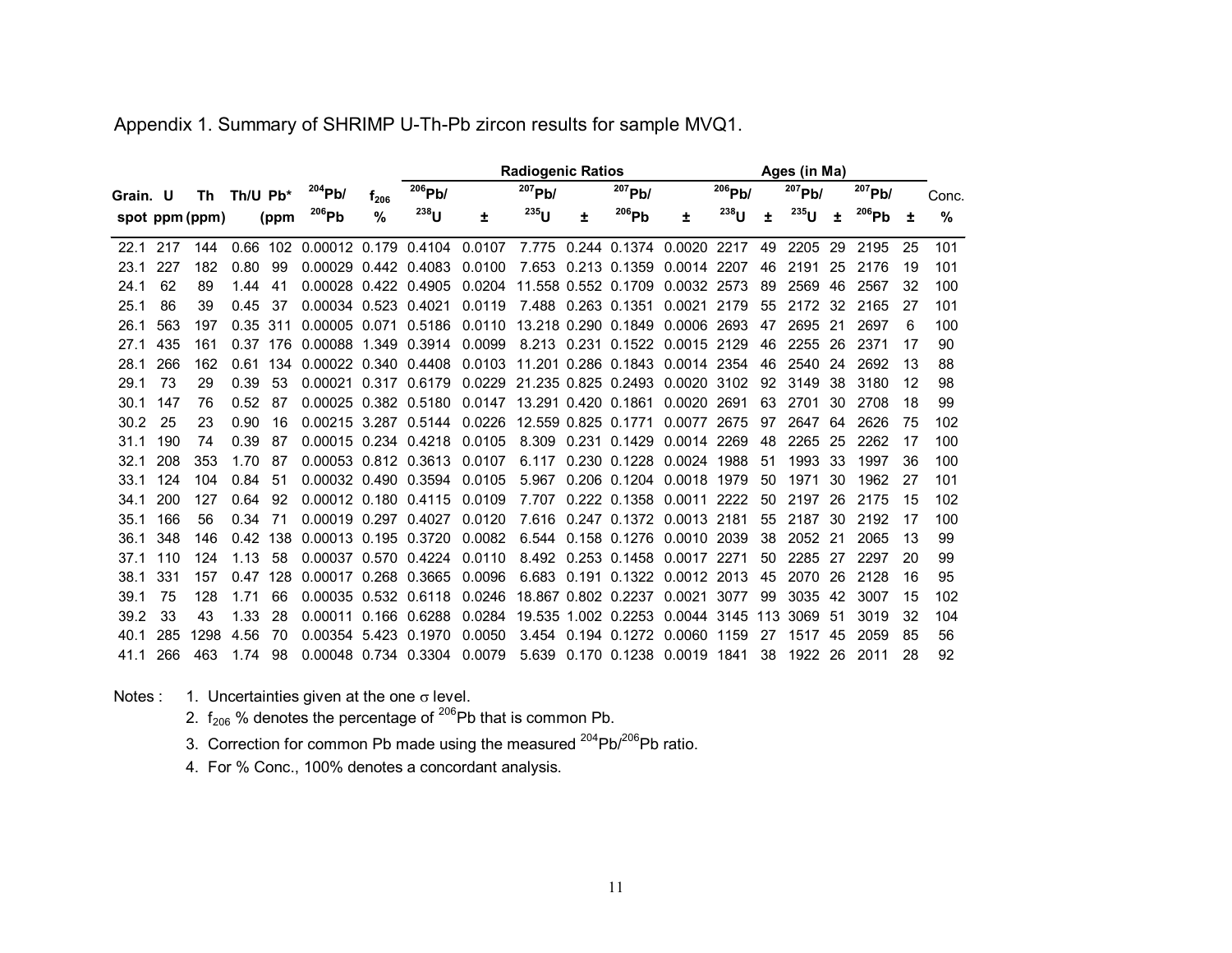Appendix 1. Summary of SHRIMP U-Th-Pb zircon results for sample MVQ1.

|          |     |                |             |      |                                                                               |           |           | <b>Radiogenic Ratios</b>               |              | Ages (in Ma) |                                |   |             |      |                         |     |                 |     |       |
|----------|-----|----------------|-------------|------|-------------------------------------------------------------------------------|-----------|-----------|----------------------------------------|--------------|--------------|--------------------------------|---|-------------|------|-------------------------|-----|-----------------|-----|-------|
| Grain. U |     | Th             | Th/U $Pb^*$ |      | 204Pb/                                                                        | $r_{206}$ | $206$ Pb/ |                                        | $^{207}$ Pb/ |              | $207$ Pb/                      |   | $^{206}Pb/$ |      | $\overline{^{207}}$ Pb/ |     | $^{207}Pb/$     |     | Conc. |
|          |     | spot ppm (ppm) |             | (ppm | 206Pb                                                                         | $\%$      | $238$ U   | ±                                      | $^{235}$ U   | ٠            | $^{206}Pb$                     | ٠ | $^{238}$ U  | ٠    | <sup>235</sup> U        | ÷   | $^{206}$ Pb     | ÷   | %     |
| 42.1     | 259 | 142            | 0.55 157    |      | 0.00022 0.331 0.5309 0.0126 13.592 0.351 0.1857 0.0014 2745                   |           |           |                                        |              |              |                                |   |             |      |                         |     | 53 2722 25 2704 | 13  | 102   |
| 43.1     | 187 | 105.           | 0.56        | 90.  | 0.00014 0.260 0.4314 0.0204 8.172 0.418 0.1374 0.0020 2312                    |           |           |                                        |              |              |                                |   |             |      |                         |     | 92 2250 47 2195 |     | 105   |
| 44.1     | 307 | 189            | 0.62        |      | 100 0.00105 1.971 0.3091                                                      |           |           | 0.0140 5.624 0.301 0.1319 0.0031 1737  |              |              |                                |   |             | 69   | 1920                    | 47  | 2124            | 42  | 82    |
| 45.1 221 |     | 129            | 0.58        | 90.  | 0.00029 0.541 0.3673 0.0167                                                   |           |           |                                        |              |              | 6.059 0.301 0.1197 0.0018 2017 |   |             | - 79 | 1984 44                 |     | 1951            | -27 | 103   |
| 46.1 144 |     | 168            | 1 1 7       | 98.  | 0.00007 0.138 0.5327 0.0244 13.500 0.653 0.1838 0.0020 2753 103 2715 47       |           |           |                                        |              |              |                                |   |             |      |                         |     | 2688            | 18  | 102   |
| 47.1     | 143 | 70             | 0.49        | -60  | 0.00012 0.235 0.3888 0.0187 6.747 0.348 0.1259 0.0017 2117                    |           |           |                                        |              |              |                                |   |             | 87   | 2079                    | 47  | 2041            | 25  | 104   |
| 48.1     | 406 | 222            |             |      | 0.55 183 0.00009 0.162 0.4101 0.0178 7.735 0.347 0.1368 0.0010 2216           |           |           |                                        |              |              |                                |   |             |      | 82 2201                 | 41  | 2187            | 13  | 101   |
| 49.1     | 263 | 100.           | 0.38        |      | 183  0.00007  0.126  0.6114  0.0274  19.110  0.877  0.2267  0.0012  3076  111 |           |           |                                        |              |              |                                |   |             |      | 3047                    | 45  | 3029            | 9   | 102   |
| 50.1     | 154 | 115            | በ 74        | 85.  | 0.00004 0.066 0.4718                                                          |           |           | 0.0229 10.069 0.515 0.1548 0.0017 2491 |              |              |                                |   |             | 101  | 2441                    | 48. | 2400            | 19  | 104   |
|          |     |                |             |      |                                                                               |           |           |                                        |              |              |                                |   |             |      |                         |     |                 |     |       |

Notes :  $-1$ . Uncertainties given at the one  $\sigma$  level.

2.  $f_{206}$  % denotes the percentage of <sup>206</sup>Pb that is common Pb.

3. Correction for common Pb made using the measured  $204Pb/206Pb$  ratio.

4. For % Conc., 100% denotes a concordant analysis.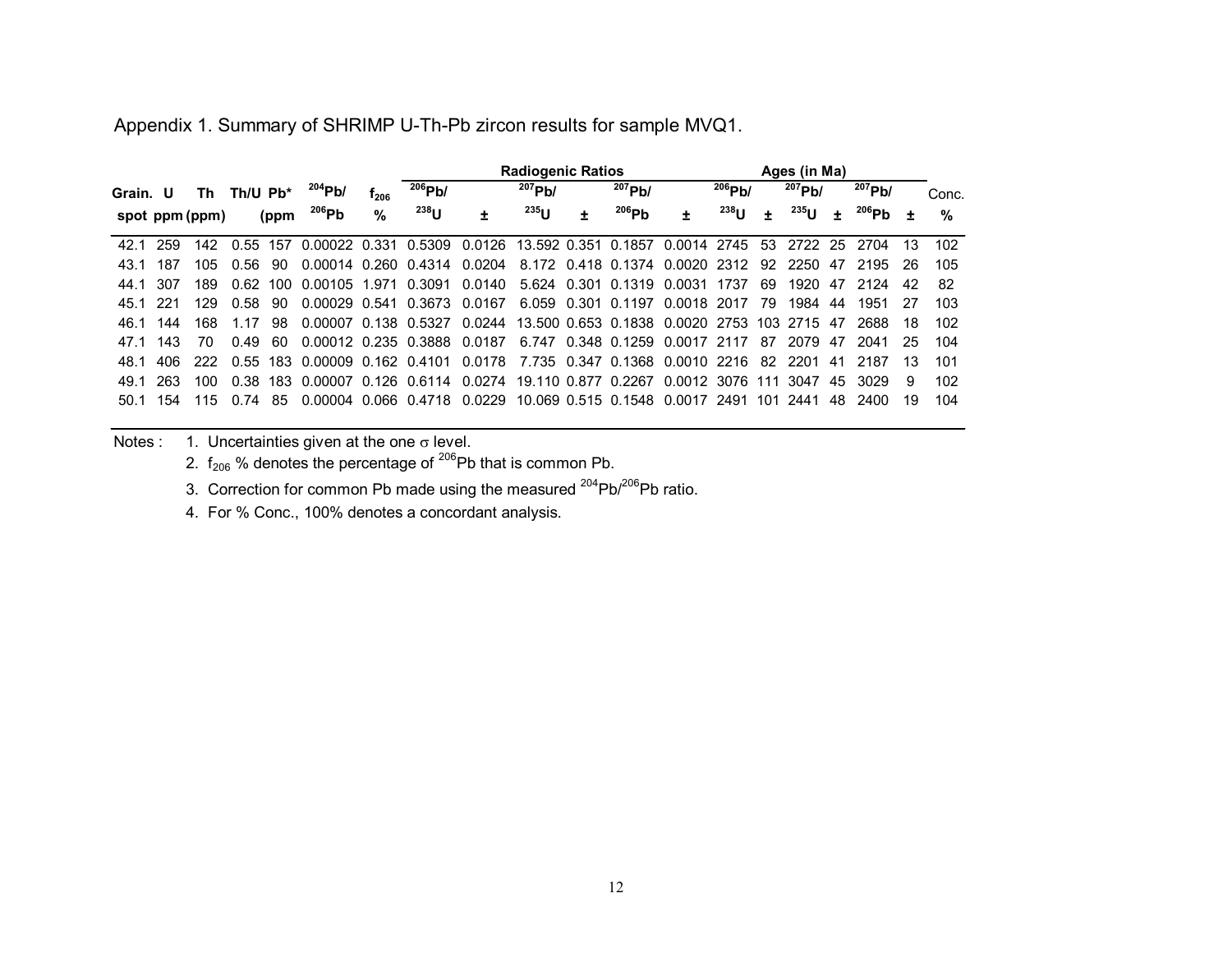|          |                 |     |          |       |           |           |               |               | <b>Radiogenic Ratios</b> |       |                  | Ages (in Ma)        |           |     |            |     |           |    |               |
|----------|-----------------|-----|----------|-------|-----------|-----------|---------------|---------------|--------------------------|-------|------------------|---------------------|-----------|-----|------------|-----|-----------|----|---------------|
| Grain. U |                 | Th  | Th/U Pb* |       | $204$ Pb/ | $f_{206}$ | $206$ Pb/     |               | $207$ Pb/                |       | $207$ Pb/        |                     | $206$ Pb/ |     | $207$ Pb/  |     | $207$ Pb/ |    | Conc.         |
|          | spot (ppm)(ppm) |     |          | (ppm) | 206Pb     | %         | $238$ U       | Ŧ             | $235$ U                  | Ŧ     | 206Pb            | Ŧ                   | $238$ U   | Ŧ   | $^{235}$ U | ÷   | 206Pb     | Ŧ  | $\frac{0}{0}$ |
| 1.1      | 269             | 288 | 1.07     | 105   | 0.00010   | 0         | 0.3224 0.0056 |               | 5.153                    |       | 0.100 0.1159     | 0.0008              | 1801      | 28  | 1845       | 17  | 1894      | 12 | 95            |
| 2.1      | 194             | 197 | 1.02     | 79    | 0.00007   | 0         | 0.3348 0.0063 |               | 5.230                    | 0.111 | 0.1133           | 0.0008              | 1862      | 31  | 1858       | 18  | 1853      | 13 | 101           |
| 3.1      | 271             | 231 | 0.85     | 54    | 0.00010   | 0         | 0.1730 0.0034 |               | 1.744                    |       | 0.044 0.0731     | 0.0010              | 1029      | 19  | 1025       | 16  | 1018      | 27 | 101           |
| 4.1      | 215             | 149 | 0.69     | 82    | 0.00008   | 0         | 0.3397 0.0058 |               | 5.315                    |       | 0.102 0.1135     | 0.0008              | 1885      | 28  | 1871       | 17  | 1856      | 12 | 102           |
| 5.1      | 94              | 91  | 0.97     | 38    | 0.00003   | 0         | 0.3315 0.0071 |               | 5.116                    | 0.128 | 0.1119           | 0.0012              | 1846      | 35  | 1839       | 21  | 1831      | 19 | 101           |
| 6.1      | 152             | 122 | 0.80     | 66    | 0.00002   | 0         | 0.3703 0.0060 |               | 6.215                    | 0.113 | 0.1218           | 0.0008              | 2031      | 28  | 2007       | 16  | 1982      | 11 | 103           |
| 7.1      | 176             | 222 | 1.26     | 76    | 0.00006   | 0         | 0.3380 0.0069 |               | 5.303                    |       | 0.122 0.1138     | 0.0010              | 1877      | 33  | 1869       | 20  | 1861      | 15 | 101           |
| 8.1      | 93              | 100 | 1.07     | 78    | 0.00123   | 2         | 0.6363 0.0125 |               | 21.715                   |       | 0.485 0.2475     | 0.0021              | 3174      | 49  | 3171       | 22  | 3169      | 13 | 100           |
| 9.1      | 89              | 72  | 0.81     | 73    | 0.00016   | 0         |               | 0.6489 0.0142 | 22.658                   |       | 0.532 0.2532     | 0.0015              | 3224      | 56  | 3212       | -23 | 3205      | 10 | 101           |
| 10.1     | 102             | 68  | 0.66     | 44    | 0.00001   | 0         | 0.3768 0.0077 |               | 6.655                    |       | 0.158 0.1281     | 0.0013              | 2061      | 36  | 2067       | 21  | 2072      | 17 | 100           |
| 11.1     | 159             | 116 | 0.73     | 60    | 0.00004   | 0         | 0.3299 0.0060 |               | 5.084                    |       | $0.102$ $0.1118$ | 0.0008              | 1838      | 29  | 1834       | 17  | 1829      | 12 | 101           |
| 12.1     | 122             | 69  | 0.57     | 41    | 0.00005   | 0         |               | 0.3060 0.0064 | 4.619                    |       | 0.115 0.1095     | 0.0012              | 1721      | 32  | 1753       | 21  | 1791      | 21 | 96            |
| 13.1     | 95              | 80  | 0.84     | 76    | 0.00003   | 0         |               | 0.6326 0.0128 | 21.854                   |       | 0.478 0.2505     | 0.0015              | 3160      | 51  | 3177       | -21 | 3188      | 10 | 99            |
| 14.1     | 136             | 163 | 1.20     | 118   | 0.00023   | 0         |               | 0.6422 0.0140 | 22.312                   |       | 0.508 0.2520     | 0.0012              | 3198      | 55  | 3197       | 22  | 3197      | 7  | 100           |
| 15.1     | 88              | 79  | 0.90     | 71    | 0.00007   | 0         |               | 0.6246 0.0132 | 21.958                   | 0.517 | 0.2550           | 0.0020              | 3128      | 53  | 3182       | 23  | 3216      | 13 | 97            |
| 16.1     | 130             | 169 | 1.30     | 118   | 0.00025   | 0         | 0.6601        | 0.0333        | 22.805                   |       | 1.195 0.2506     | 0.0022              | 3268      | 131 | 3219       | -52 | 3188      | 14 | 103           |
| 17.1     | 226             | 118 | 0.52     | 44    | 0.00021   | 0         |               | 0.1841 0.0090 | 1.892                    |       | 0.112 0.0745     | 0.0021              | 1090      | 49  | 1078       | 40  | 1056      | 59 | 103           |
| 18.1     | 146             | 111 | 0.76     | 55    | 0.00069   |           | 0.3310 0.0157 |               | 5.075                    |       | 0.310 0.1112     | 0.0037              | 1843      | 76  | 1832       | -53 | 1819      | 62 | 101           |
| 19.1     | 80              | 58  | 0.73     | 67    | 0.00001   | 0         |               | 0.6740 0.0318 | 23.092                   |       | 1.133 0.2485     | 0.0022              | 3321      | 124 | 3231       | 49  | 3175      | 14 | 105           |
| 20.1     | 73              | 51  | 0.69     | 59    | 0.00020   | 0         |               | 0.6498 0.0312 | 22.526                   |       |                  | 1.121 0.2514 0.0022 | 3228      |     | 123 3207   | 50  | 3194      | 14 | 101           |

Appendix 2. Summary of SHRIMP U-Th-Pb zircon results for sample S11.

Notes : $\colon$   $\quad$  1. Uncertainties given at the one  $\sigma$  level.

- 2.  $f_{206}$  % denotes the percentage of  $^{206}$ Pb that is common Pb.
- 3. Correction for common Pb made using the measured  $204Pb/206Pb$  ratio.
- 4. For % Conc., 100% denotes a concordant analysis.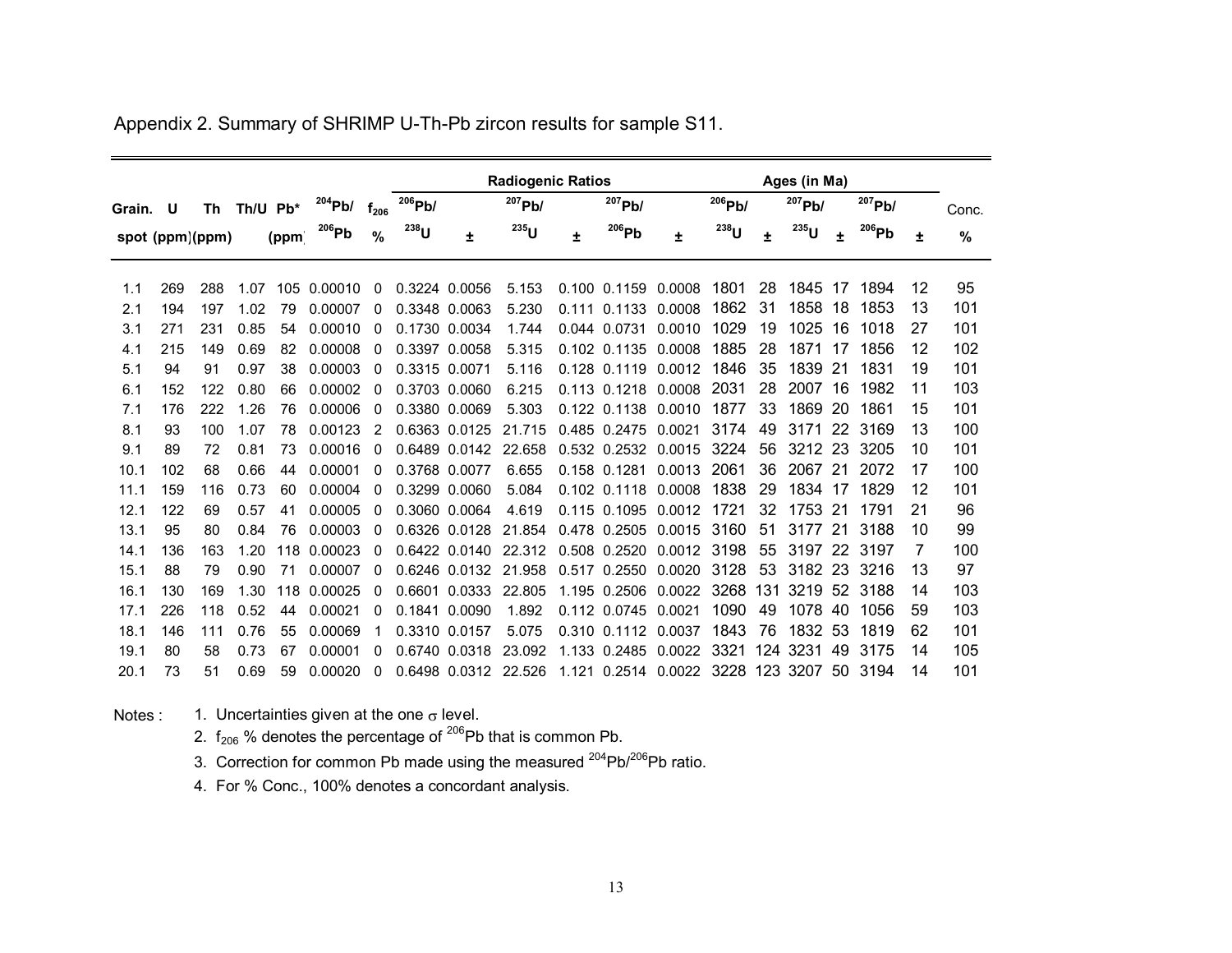|        |                  |           |      |       |           |           |             |               | <b>Radiogenic Ratios</b> |       |                     |        | Ages (in Ma) |    |            |     |       |
|--------|------------------|-----------|------|-------|-----------|-----------|-------------|---------------|--------------------------|-------|---------------------|--------|--------------|----|------------|-----|-------|
| Grain. | U                | <b>Th</b> | Th/U | $Pb*$ | $204$ Pb/ | $f_{206}$ | $^{206}Pb/$ |               | $207$ Pb/                |       | $^{207}Pb/$         |        | 207Pb/       |    | 207Pb/     |     | Conc. |
|        | spot (ppm) (ppm) |           |      | (ppm) | 206Pb     | %         | $238$ U     | 士             | $^{235}$ U               | Ŧ     | 206Pb               | Ŧ.     | $235$ U      | Ŧ. | $^{206}Pb$ | 士   | %     |
|        |                  |           |      |       |           |           |             |               |                          |       |                     |        |              |    |            |     |       |
| 21.1   | 90               | 76        | 0.84 | 73    | 0.00014   | 0.172     | 0.6379      | 0.0190 22.104 |                          | 0.727 | 0.2513              | 0.0027 | 3188         | 32 | 3193       | 17  | 100   |
| 22.1   | 53               | 79        | 1.51 | 17    | 0.00025   | 0.401     | 0.2394      | 0.0093        | 3.150                    | 0.201 | 0.0954              | 0.0044 | 1445         | 50 | 1537       | 89  | 90    |
| 23.1   | 145              | 133       | 0.92 | 116   | 0.00006   | 0.071     | 0.6202      | 0.0176        | 21.399                   | 0.689 | 0.2503              | 0.0030 | 3157         | 32 | 3186       | 19  | 98    |
| 24.1   | 78               | 148       | 1.89 | 23    | 0.00053   | 0.884     | 0.2064      | 0.0069        | 2.360                    | 0.143 | 0.0829              | 0.0039 | 1231         | 44 | 1267       | 94  | 96    |
| 25.1   | 225              | 89        | 0.40 | 54    | 0.00019   | 0.312     | 0.2310      | 0.0062        | 2.649                    | 0.100 | 0.0832              | 0.0020 | 1315         | 28 | 1273       | 46  | 105   |
| 26.1   | 230              | 34        | 0.15 | 132   | 0.00007   | 0.085     | 0.5191      | 0.0158        | 17.067                   | 0.551 | 0.2385 0.0018       |        | 2939         | 31 | 3110       | 12  | 87    |
| 27.1   | 219              | 194       | 0.88 | 95    | 0.00012   | 0.186     | 0.3683      | 0.0090        | 6.045                    |       | 0.163 0.1191        | 0.0011 | 1982         | 24 | 1942       | 16  | 104   |
| 28.1   | 96               | 72        | 0.75 | 79    | 0.00015   | 0.186     | 0.6532      | 0.0255 22.561 |                          | 0.940 | 0.2505              | 0.0027 | 3208         | 41 | 3188       | 17  | 102   |
| 29.1   | 210              | 119       | 0.57 | 92    | 0.00013   | 0.199     | 0.3924      | 0.0108        | 7.061                    | 0.229 | 0.1305              | 0.0018 | 2119         | 29 | 2105       | 25  | 101   |
| 30.1   | 359              | 222       | 0.62 | 137   | 0.00014   | 0.216     | 0.3447      | 0.0093        | 5.235                    | 0.153 | 0.1101              | 0.0009 | 1858         | 25 | 1802       | 16  | 106   |
| 31.1   | 435              | 36        | 0.08 | 212   | 0.00007   | 0.093     | 0.4725      | 0.0107        | 11.523                   | 0.275 | 0.1769              | 0.0009 | 2566         | 23 | 2624       | 9   | 95    |
| 32.2   | 178              | 82        | 0.46 | 65    | 0.00030   | 0.46      | 0.3435      | 0.0100        | 5.693                    |       | 0.213 0.1202        | 0.0024 | 1930         | 33 | 1959       | 36  | 97    |
| 33.1   | 401              | 214       | 0.53 | 213   | 0.00041   | 0.537     | 0.4556      | 0.0111        | 13.197                   | 0.341 | 0.2101              | 0.0013 | 2694         | 25 | 2906       | 10  | 83    |
| 34.1   | 266              | 115       | 0.43 | 163   | 0.00012   | 0.154     | 0.5039      | 0.0113        | 17.321                   | 0.430 | 0.2493              | 0.0020 | 2953         | 24 | 3180       | 13  | 83    |
| 35.1   | 25               | 20        | 0.79 | 10    | 0.00079   | 1.21      | 0.3509      | 0.0165        | 5.492                    |       | 0.554 0.1135        | 0.0095 | 1899         | 91 | 1856       | 159 | 104   |
| 36.1   | 207              | 318       | 1.54 | 101   | 0.00020   | 0.315     | 0.3672      | 0.0090        | 5.592                    | 0.166 | 0.1105              | 0.0016 | 1915         | 26 | 1807       | 26  | 112   |
| 37.1   | 286              | 263       | 0.92 | 43    | 0.00027   | 0.474     | 0.1291      | 0.0028        | 1.107                    |       | 0.044 0.0622        | 0.0019 | 757          | 21 | 681        | 67  | 115   |
| 38.1   | 92               | 61        | 0.66 | 12    | 0.00111   | 1.964     | 0.1229      | 0.0037        | 1.019                    |       | 0.132 0.0602        | 0.0073 | 714          | 68 | 609        | 288 | 123   |
| 38.2   | 117              | 94        | 0.81 | 17    | 0.00001   | 0.017     | 0.1298      | 0.0033        | 1.281                    |       | 0.054 0.0716        | 0.0022 | 837          | 24 | 974        | 63  | 81    |
| 39.1   | 321              | 349       | 1.09 | 142   | 0.00019   | 0.289     | 0.3622      | 0.0072        | 5.730                    |       | 0.136 0.1148 0.0012 |        | 1936         | 21 | 1876       | 20  | 106   |

Appendix 2. Summary of SHRIMP U-Th-Pb zircon results for sample S11.

Notes ::  $1.$  Uncertainties given at the one  $\sigma$  level.

2.  $f_{206}$  % denotes the percentage of  $^{206}$ Pb that is common Pb.

3. Correction for common Pb made using the measured <sup>204</sup>Pb/<sup>206</sup>Pb ratio.

4. For % Conc., 100% denotes a concordant analysis.